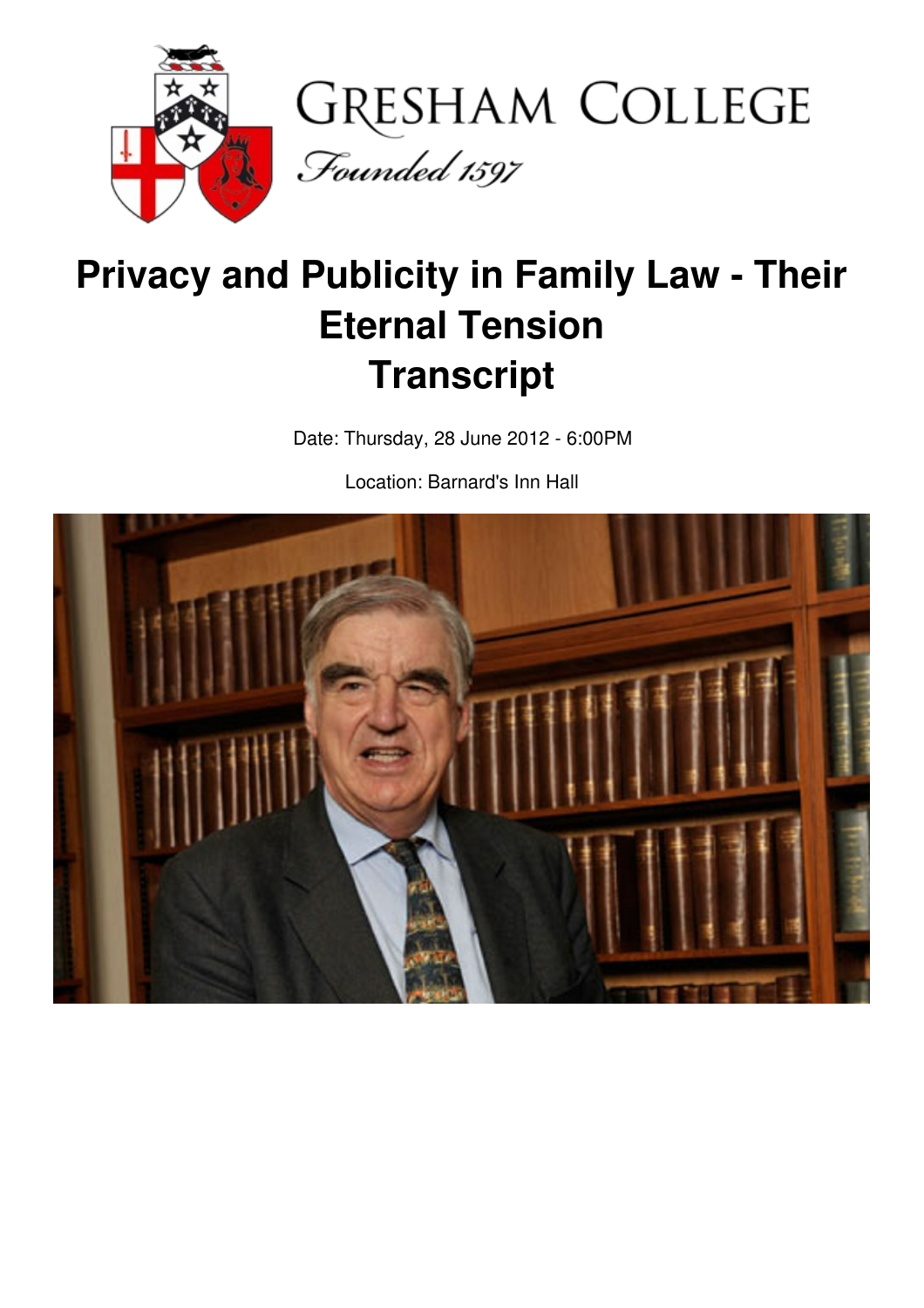#### 28 June 2012

### **Privacy and Publicity in Family Law: Their Eternal Tension**

Sir Nicholas Wall

There appears to be general agreement among non-family lawyers (and also among some family lawyers) that Family Proceedings should be more transparent. The House of Commons Home Affairs Committee recently put it thus:

We recognise the need for transparency in the administration of family justice, and the equally important need to protect the interests of children and their privacy. However, our witnesses were united in opposing implementation of the scheme to increase media access to the family courts contained in Part 2 of the Children. Schools and Families Act 2010. While their reasons for doing so differed, and were sometimes contradictory, such universal condemnation compels us to recommend that the measures should not be implemented, and the Ministry of Justice begin afresh. We welcome the Government's acknowledgement that the way the legislation was passed was flawed, and urge Ministers to learn lessons from this outcome for the future[.\[1\]](file:///H:/Transcripts/Transcripts September 2011- July 2012/Nicholas Wall/28June12NicholasWall_FamilyLaw.doc#_ftn1)

In its response to the Select Committee's Report, the Government stated:

The Government accepts the recommendation that Part 2 of the Children. Schools and Families Act 2010 should not be commenced at this time. Ministers advised Parliament in October 2010 that no decision would be taken on commencement of these provisions before the outcome of the Family Justice Review. However, in the light of the committee's findings, we have decided to bring forward that decision.

We are grateful for the work of the committee in gathering evidence that shows that whilst there are divergent views how to increase the transparency and accountability of the family courts, there is a general consensus that the status quo is unsatisfactory[.\[2\]](file:///H:/Transcripts/Transcripts September 2011- July 2012/Nicholas Wall/28June12NicholasWall_FamilyLaw.doc#_ftn2)

And for good measure, the Family Justice Review, whose terms of reference asked it to have regard to transparency, but which did not take evidence on the issue, acknowledged that this was a "complex area requiring further consideration by government." Nonetheless, it too welcomed the Justice Select Committee's recommendation that Part 2 of the 2010 Act should not be implemented[.\[3\]](file:///H:/Transcripts/Transcripts September 2011- July 2012/Nicholas Wall/28June12NicholasWall_FamilyLaw.doc#_ftn3) Indeed, I see that the Crime and Courts Bill 2012, which gives us the Unified Family Court, repeals Part 2.

So, the general view is that greater transparency is required. What is equally clear, however, it seems to me is that nobody knows quite how to achieve it. As we have seen, there is universal agreement that the last government's attempt at the problem in Part 2 of the Children Schools and Families Act 2010 should be abandoned, and that we should start again. But that is as far as it goes – at least at present.

The Select Committee summarised the position thus: -

There is a tension between allowing the media to publish even limited material about cases in the interests of increasing public confidence and a child's right to keep personal information about them and their experiences private. There is a danger that justice in secret could allow injustice to children, or a perception of injustice. We believe that the underpinning principle of the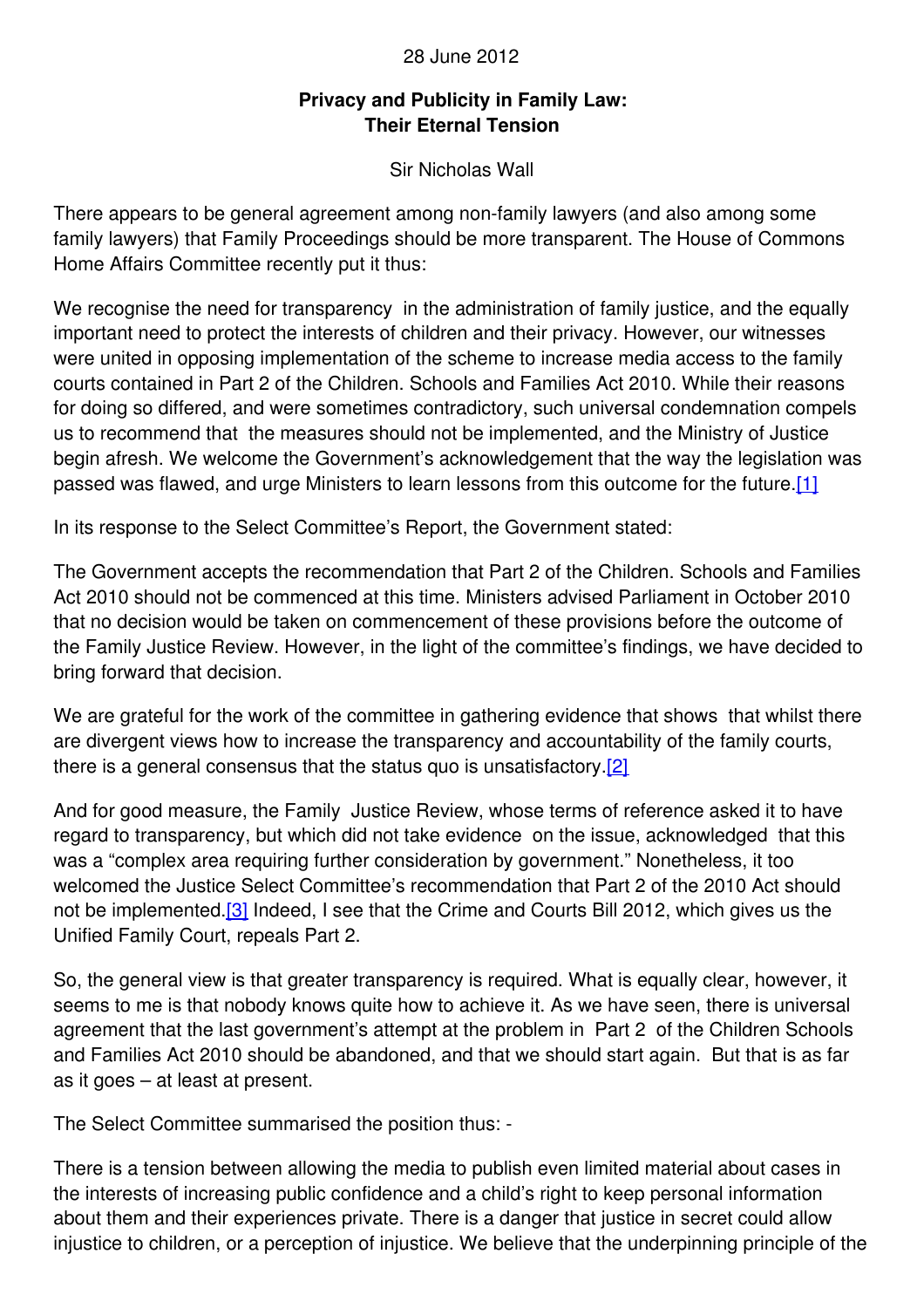family court system, that all decisions must be made in the best interests of the child, must apply equally to formation of government policy on media access to the family courts[.\[4\]](file:///H:/Transcripts/Transcripts September 2011- July 2012/Nicholas Wall/28June12NicholasWall_FamilyLaw.doc#_ftn4)

Fine words, with which it is difficult to disagree. But what do they mean in practice? I make it clear at once – if I have not already done so - that Family Lawyers are divided on this issue. On the one side are those who take the view that any publicity involving the affairs of disadvantaged children and adults is unwarranted; that the media are unashamedly sensationalist (quite apart from being anti-judge) and that children and families are entitled to privacy when forced to litigate about the intimate detail of their lives.

At the other extreme are those weary of the constant refrain that the family court practices "secret" justice and the equally constant refrain that children can be removed from their parents at whim unless there is media scrutiny. The consequence of this "secret" justice, it is argued by those who use the phrase, is that social workers, judges and all engaged in the Family Justice System are both unprincipled and autocratic, as well as riding roughshod over parents' ECHR article 8 rights.

So there we have what I have called in the title of this paper "the eternal tension". The question which arises, of course, is whether the two positions can be reconciled and whether there is a workable solution to the problem. The purpose of this paper is to examine the arguments for and against publicity in proceedings relating to children and to see – if we can - which way the balance falls.

Of course, the simple answer would be to bring family justice into line with civil and criminal justice. There are occasions when anonymity is practised. But they are few and far between. The print media usually have free admission to such proceedings and are on the whole free to report as they wish. Proceedings are (usually) conducted in open court. There are few complaints from either side. One of the questions is, therefore, whether that system can be adapted to family justice.

Where does one start? I am going to try to get into the debate by reminding myself of two of the three propositions which are said to underlie the essential freedoms which we enjoy in this country, and with an examination of the tensions between then. They are, of course, (1) a judiciary independent of government and administering justice in public; and (2) a free press. No doubt other interest groups would add themselves to the list, and one can certainly add free and fair elections to it; but the two I have identified will do as a working basis for this paper.

What are the arguments against transparency? Yes, of course justice is and should be normally exercised in public. The reasons for this are self-evident. However, and in the same breath, we are constrained to recognise that there have always been exceptions to that general rule. I propose to start with the speech of the Lord Chancellor, Viscount Haldane in *Scott v. Scott[\[5\]](file:///H:/Transcripts/Transcripts September 2011- July 2012/Nicholas Wall/28June12NicholasWall_FamilyLaw.doc#_ftn5)*. The language is dated, no doubt, but the ideas are modern and the sentiments are clear:

The case of wards of court and lunatics stands on a different footing. There the judge who is administering their affairs in the exercise of what has been called a paternal jurisdiction delegated to him from the Crown through the Lord Chancellor is not sitting merely to decide a contested question. His position as an administrator as well as judge may require the application of another and overriding principle to regulate his procedure in the interest of those whose affairs are in his change.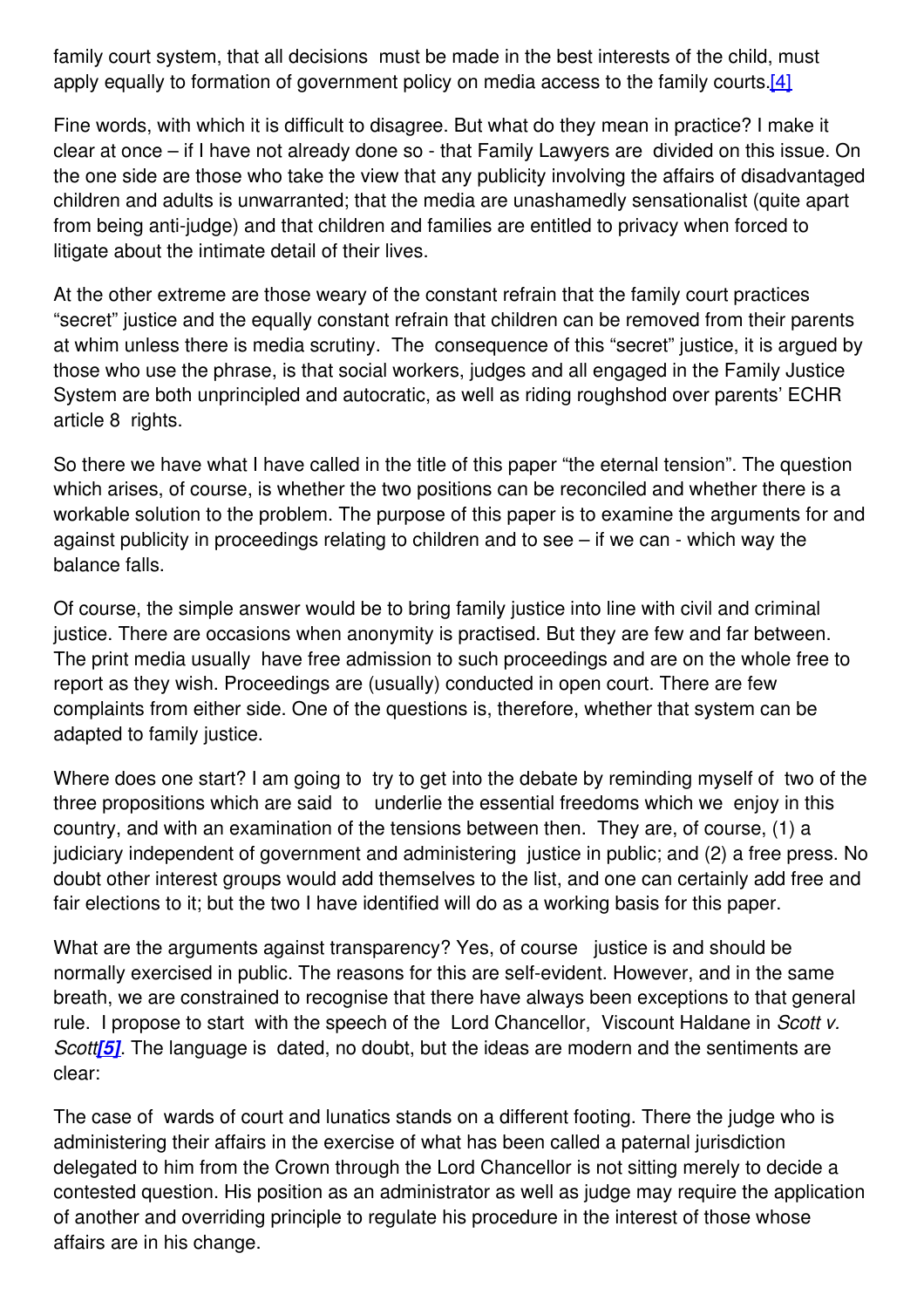In order to make my meaning distinct, I will put the proposition in another form. Whilst the broad principle is that the courts of this country must, as between parties, administer justice in public, this principle is subject to apparent exceptions, such as those to which I have referred. But the exceptions are themselves the outcome of a yet more fundamental principle that the object of the courts of justice must be to secure that justice is done. In the two cases of wards and of lunatics the court is really sitting primarily to guard the interests of the ward or the lunatic. Its jurisdiction is in this respect parental and administrative, and the disposal of controverted questions is an incidental only in the jurisdiction. It may often be necessary, in order to attain its primary object, that the court should exclude the public. The broad principle which ordinarily governs it, therefore, yields to the paramount duty, which is the care of the ward or the lunatic... As the paramount object must always be to do justice, the general rule as to publicity, after all only the means to an end, must accordingly yield.

There are, of course, many other relevant passages in the speeches in this case, but this extract will serve for present purposes. The sentiments expressed in *Scott v Scott*, moreover. have found Parliamentary expression in several places, notably section 12 of the Administration of Justice Act 1960, section 97 of the Children Act 1989 and section 39 of the Children and Young Persons Act 1933. Thus the first of these reads:-

(1) The publication of information relating to any court sitting in private shall not of itself be contempt of court save in the following case, that is to say –

Where the proceedings –

Relate to the inherent jurisdiction of the High Court with respect to minors; Are brought under the Children Act 1989; or Otherwise relate wholly or mainly to the maintenance or upbringing of a minor.

(2) Without prejudice to the foregoing subsection, the publication of the text or summary of the whole or part of an order made by a court sitting in private shall not of itself be contempt of court except where the court (having power to do so) expressly prohibits the publication….

Sections 97(2) and (6) of the Children Act 1989 read as follows: -

No person shall publish to the public at large or any section of the public any material which is intended, or likely, to identify –

Any child as being in involved in any proceedings before the High Court, a county court or a magistrates' court in which any power under this Act or the Adoption and Children Act 2002 may be exercised by the court with respect to that or any other child;

An address or school as being that of a child involved in any such proceedings…..

(6) Any person who contravenes this section shall be guilty of an offence and liable, on summary conviction, to a fine......[.\[6\]](file:///H:/Transcripts/Transcripts September 2011- July 2012/Nicholas Wall/28June12NicholasWall_FamilyLaw.doc#_ftn6)

Finally, section 39 of the 1933 Act (where material) reads:-

In relation to any proceedings in any court.... the court may direct that –

No newspaper report of the proceedings shall revel the name, address , or school, or include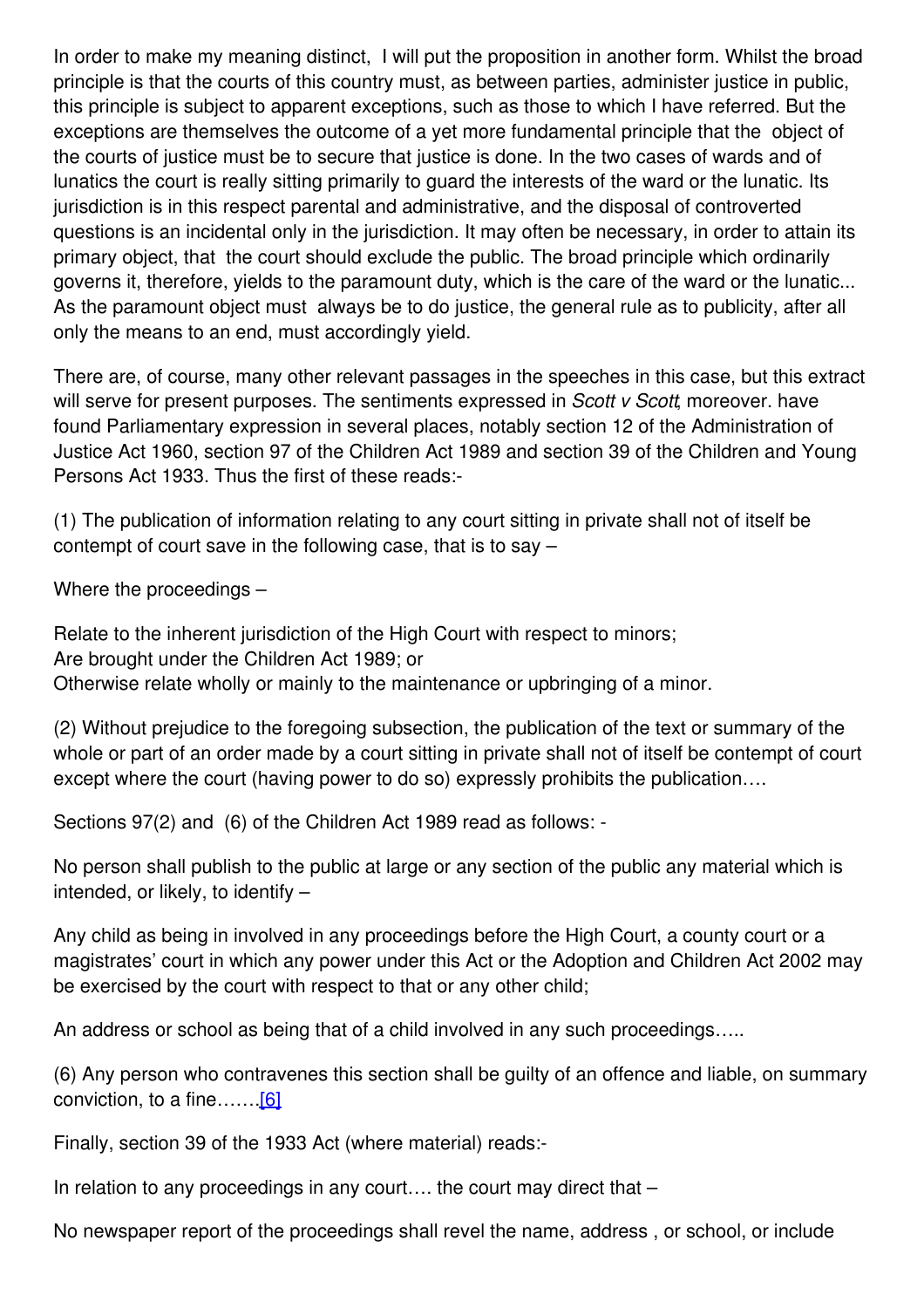any particulars to lead to the identification , of any child or young person concerned in the proceedings , either as being the person by or against, or in respect of whom the proceedings are taken, or as being a witness therein;

No picture shall be published in any newspaper as being or including a picture of the child or young person so concerned in the proceedings as aforesaid.

Equally the argument that cases involving children should be heard in public has been taken to Strasbourg and has failed in the ECtHR[.\[7\]](file:///H:/Transcripts/Transcripts September 2011- July 2012/Nicholas Wall/28June12NicholasWall_FamilyLaw.doc#_ftn7) It has also been litigated in our domestic courts and, perhaps unsurprisingly, failed there also.[\[8\]](file:///H:/Transcripts/Transcripts September 2011- July 2012/Nicholas Wall/28June12NicholasWall_FamilyLaw.doc#_ftn8) The thinking of the ECtHR follows*Scott v Scott.* The following is an edited extract from the headnote to the first of the cases cited as reported in the Family Law Reports, and it demonstrates the ECtHR's thought processes: -

Whilst Article 6(1) of the Convention provided that, in the determination of civil rights and obligations 'everyone is entitled to a fair and public hearing', it was apparent from the text of the Article itself that the requirement to hold a public hearing was subject to exceptions. The present proceedings were prime examples of cases where the exclusion of the press and public might be justified in order to protect the privacy of the child and parties and to avoid prejudicing the interests of justice. Moreover, it was not inconsistent with the general rule stated in Art 6(1) for a state to designate an entire class of case as an exception when considered necessary in the interests of morals, public order or national security or where required by the interests of juveniles or the protection of the private life of parties, although the need for such a measure must always be subjected to the court's control. The decision in each applicant's case to hold the hearing of his application for a residence order in chambers did not give rise to a violation of Art 6(1)[.\[9\]](file:///H:/Transcripts/Transcripts September 2011- July 2012/Nicholas Wall/28June12NicholasWall_FamilyLaw.doc#_ftn9)

The ECtHR did not consider Article 10 separately: it did not think it necessary to do so in the light of its findings on Article 6 and the limited extent to which the county courts' judgments were made available to the general public. I shall, of course, return to Article 10 later.

Thus there is ample material for the now universally exercised discretion to hear proceedings relating to children in chambers[\[10\]](file:///H:/Transcripts/Transcripts September 2011- July 2012/Nicholas Wall/28June12NicholasWall_FamilyLaw.doc#_ftn10) (or, more accurately, in private) and for the reporting restrictions on such proceedings in the Court of Appeal, which, of course, sits in public. It is also worth pointing out, I think, that the burden of the Family Justice Review (henceforth the FJR), and the government's acceptance of its recommendations was the centrality of the role of the child[.\[11\]](file:///H:/Transcripts/Transcripts September 2011- July 2012/Nicholas Wall/28June12NicholasWall_FamilyLaw.doc#_ftn11) There is, we learn, to be a "Young People's Board" as part of the Government's structure for the Family Justice system, and there is abundant evidence that, when asked, children do not wish the intimate affairs of themselves and their carers publicised.[\[12\]](file:///H:/Transcripts/Transcripts September 2011- July 2012/Nicholas Wall/28June12NicholasWall_FamilyLaw.doc#_ftn12) The spectre of the playground is frequently alluded to, and the cruelty children show to those whose parents have transgressed.

And it is said, it is not simply a question of the wishes and feeling of children. Dr. Danya Glaser, a well known child and adolescent psychiatrist made the powerful point in *Family Law*, when opposing what was then the Children Schools and Families Bill that important information might be lost to the court if a child refused to co-operate with a clinician because there was a risk that what the clinician wrote would become known to third parties beyond the doors of the court.<sup>[13]</sup>

In addition, of course, the anti-transparency lobby argues that transparency not only involves the presence of the Press in court but trusting the Press with information, as well as trusting them to report family proceedings accurately and fairly. As a number of the revelations to the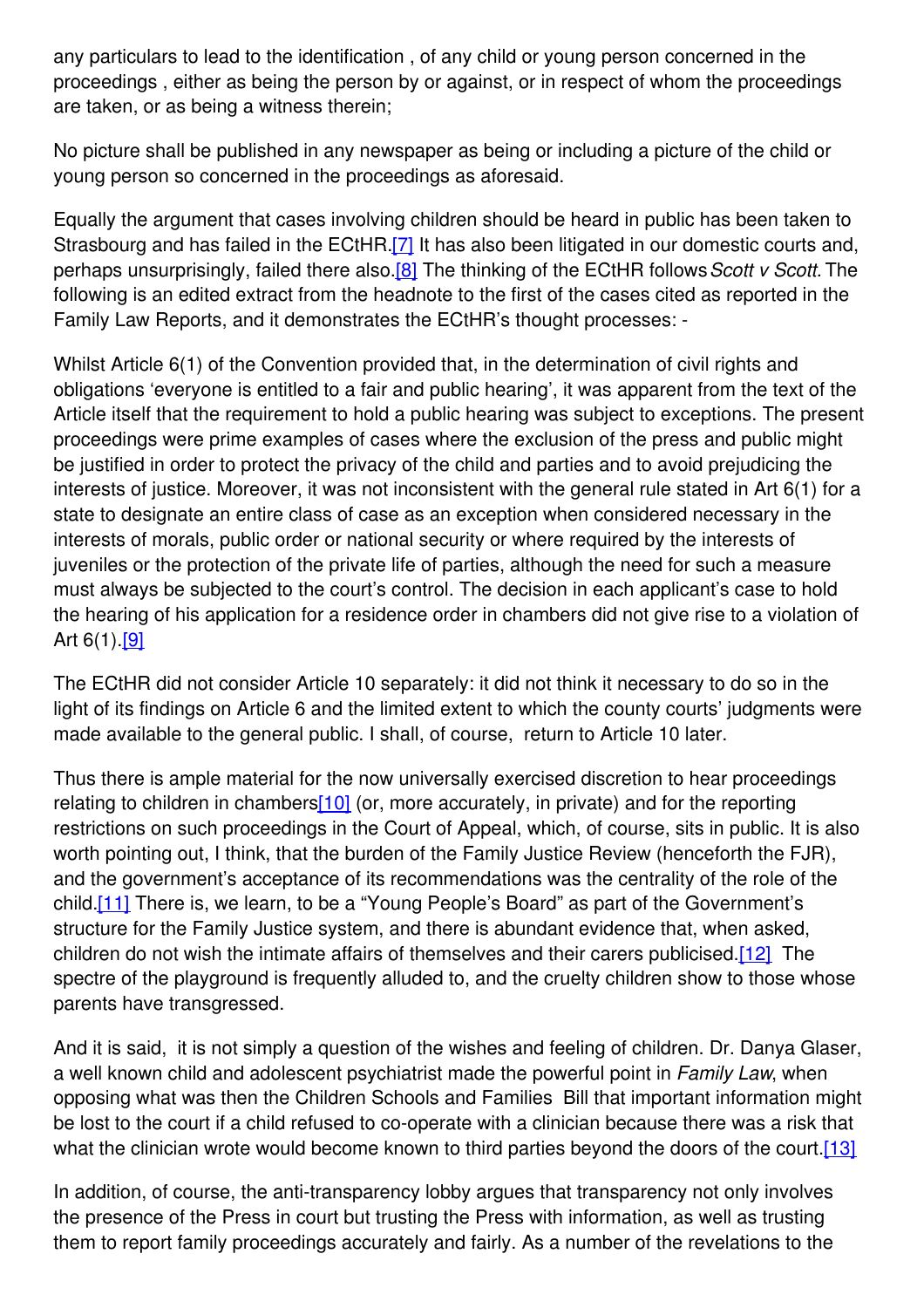enquiry being chaired by Leveson LJ demonstrate, the innate suspicion which lawyers (and particularly judges) have of journalists means that – for the anti-transparency lobby - this is not a good time to provide journalists with confidential information and to expect them not to exploit it.[\[14\]](file:///H:/Transcripts/Transcripts September 2011- July 2012/Nicholas Wall/28June12NicholasWall_FamilyLaw.doc#_ftn14)

There is, of course, the additional problem of the identification of cases. Gone are the days when the Press could finance a reporter in every court. It is, in my view, unacceptable that the judge should be the arbiter of which case is reported and which not. So the Press will have to be told what cases are on, when and where in order to decide whether or not to send a reporter to cover the case.

Finally, on a purely human level, the story told by DJ(MC) Nicholas Crichton still resonates with some. He tells it much better than I will. A BBC interviewer spent a fortnight shadowing him. At the end, he asked her: "if you were one of the people whom you've been observing for the last two weeks, would you want to be identified? She answered immediately: "Of course not".

I am sure that those who oppose media access to and reporting of the Family Courts would be able to add to these arguments, but it seems to me that this is enough to be going on with. There are powerful arguments in favour of privacy and against transparency. So what is the case on the other side? And why is there such a clamour for reform?

I am not necessarily going to take the points in order of merit, but the first point must, I think, be that the present situation is highly unsatisfactory – and particularly from the media's viewpoint, They can attend, but there remains doubt about what they can report, and the rules about what can and what cannot be reported are far from clear.<sup>[15]</sup> The right to attend is of little value (even if the case is newsworthy) if there is no access to the court's documentation, and doubt about what can or cannot be reported. Process is important. If the journalist is denied access to the process, and is only presented with the result, how can he or she adjudge the result to be fair, particularly when the person whose child has been removed, vociferously cries foul?

There is, I think, general and genuine acceptance of the proposition that the anonymity or privacy of children must be respected. There is also acceptance of the proposition that parents and other adults who bear the same surname may have to be anonymous. So far, there is no issue.

The media's argument is very simple. One starts with the position that justice should be administered in public, and that the press represents the eyes and ears of the public. If the child can be protected by anonymity, why should not erring adults, social workers, experts and local authorities be identified? Moreover, not only is a great deal of public money spent on care proceedings in particular (and the public is entitled to know *how* its money is spent) but the fact that the court sits in private enables decisions to be taken without media scrutiny – thus social workers, local authorities and expert witnesses amongst others – indeed, anyone occupying public office, - are unaccountable to the media, and thus to the public. The argument that their decisions are subject to judicial scrutiny cuts no ice: the judge's role is seen as at best passive, and at worst collusive. The judge also sits in private, and usually delivers judgment in private. With rare exceptions, even judgments made publicly available are heavily anonymised.

So, the argument runs, and subject to the safeguards I have mentioned why not, say the media open up the proceedings, and hear them in open court – or, at the very least and subject to the same safeguards, allow them to be fully reported? In short, ECHR Article 10 should prevail over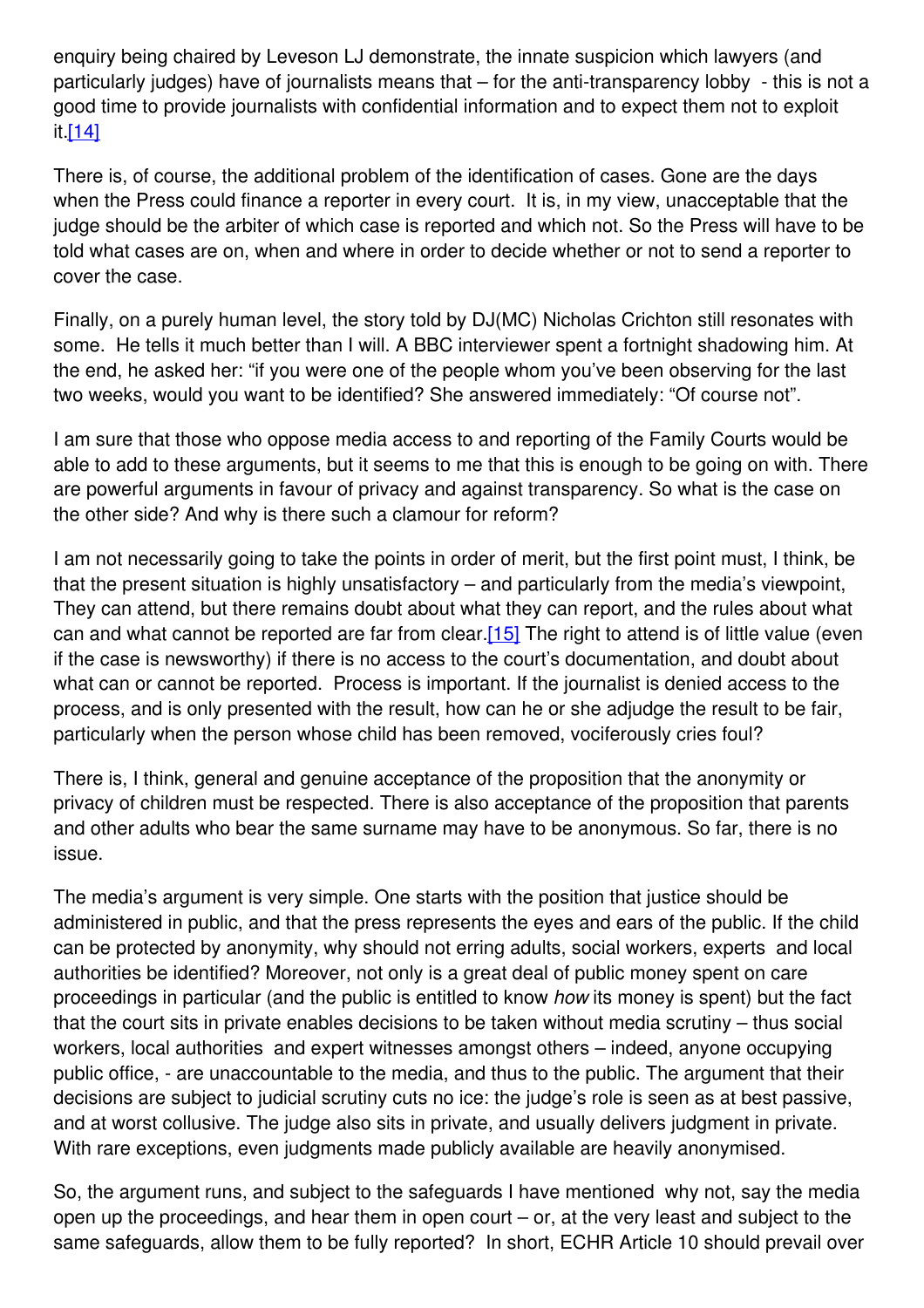the rights of the parties under ECHR Article 8.

The Press can legitimately also make the point that in other areas of the law they are frequently in receipt of information which would enable them to name names, but they do not do so. They understand the process as well as the law of contempt better then most. Furthermore, the Press argues, that when the courts invoke their aid to track down a missing or a kidnapped child, the Press invariably cooperates.

## *Discussion*

Let us try to put these arguments in context and see where they take us. Two concerns of the Press in particular are, I think, warranted. The first is that journalists do not know what proceedings are on. Gone are the days when national newspapers could afford to have a reporter in every court. There may be some places in the country in which a local journalist sits in the local magistrates, or Crown Court and reports for his or her local newspaper. But such a system is unrealistic when it comes to family justice. So the media say – and there is force in this – that they need to have access to court lists, and such lists need to provide them with sufficient information to enable them to decide whether or not the case is worth coming to hear. Subject to appropriate safeguards about the publication of any information thus made available, it is difficult to see why this request could not be honoured by HMCTS.

Secondly, the Press argues that it does not, as of right, have access to the documents and journalists are thus unable to follow the proceedings. There can, I think, be a lively debate about precisely what documents the Press should see, and the safeguards which should surround their sight of the appropriate documents, but if the purpose of a sight of the documents is to enable the journalist (1) to follow the proceedings; (2) to understand that any tendentious version put by one side is or may be inaccurate; and (3) to further the process of accurate reporting - it is difficult to see – once again subject to safeguards – why the Press should not have access to at least some of the papers.

To the charge of sensationalism, the answers which can legitimately be given by the Press are at least twofold. I have already outlined both points. The Press is acutely aware of the law of contempt, and whilst frequently possessed of information in family proceedings does not publish it without the sanction of the court. Secondly, it points to the fact that whenever the court wishes to find a missing child, it calls on the media's services, with the child, of course, fully identified. And the media invariably co-operate.

Another criticism of the Press is its alleged preoccupation with names rather than issues. Here the Press can call the judiciary to its aid. A judicial member of the House of Lords has provided an eloquent answer to the question: what's in a name? because it illustrates the divide between judges and journalists. I can think of no better answer to this question than that given by Lord Rodger of Earlsferry in the case of *Re Guardian News and Media Limited*[\[16\]](file:///H:/Transcripts/Transcripts September 2011- July 2012/Nicholas Wall/28June12NicholasWall_FamilyLaw.doc#_ftn16)

63. What's in a name? "A lot", the press would answer. This is because stories about particular individuals are simply much more attractive to readers than stories about unidentified people. It is just human nature. And this is why, of course, even when reporting major disasters, journalists usually look for a story about how particular individuals are affected. Writing stories which capture the attention of readers is a matter of reporting technique, and the European Court holds that article 10 protects not only the substance of ideas and information but also the form in which they are conveyed: *News Verlags GmbH & Co KG v Austria*(2000) 31 EHRR 246, 256, para 39, quoted at para 35 above. More succinctly, Lord Hoffmann observed in *Campbell v*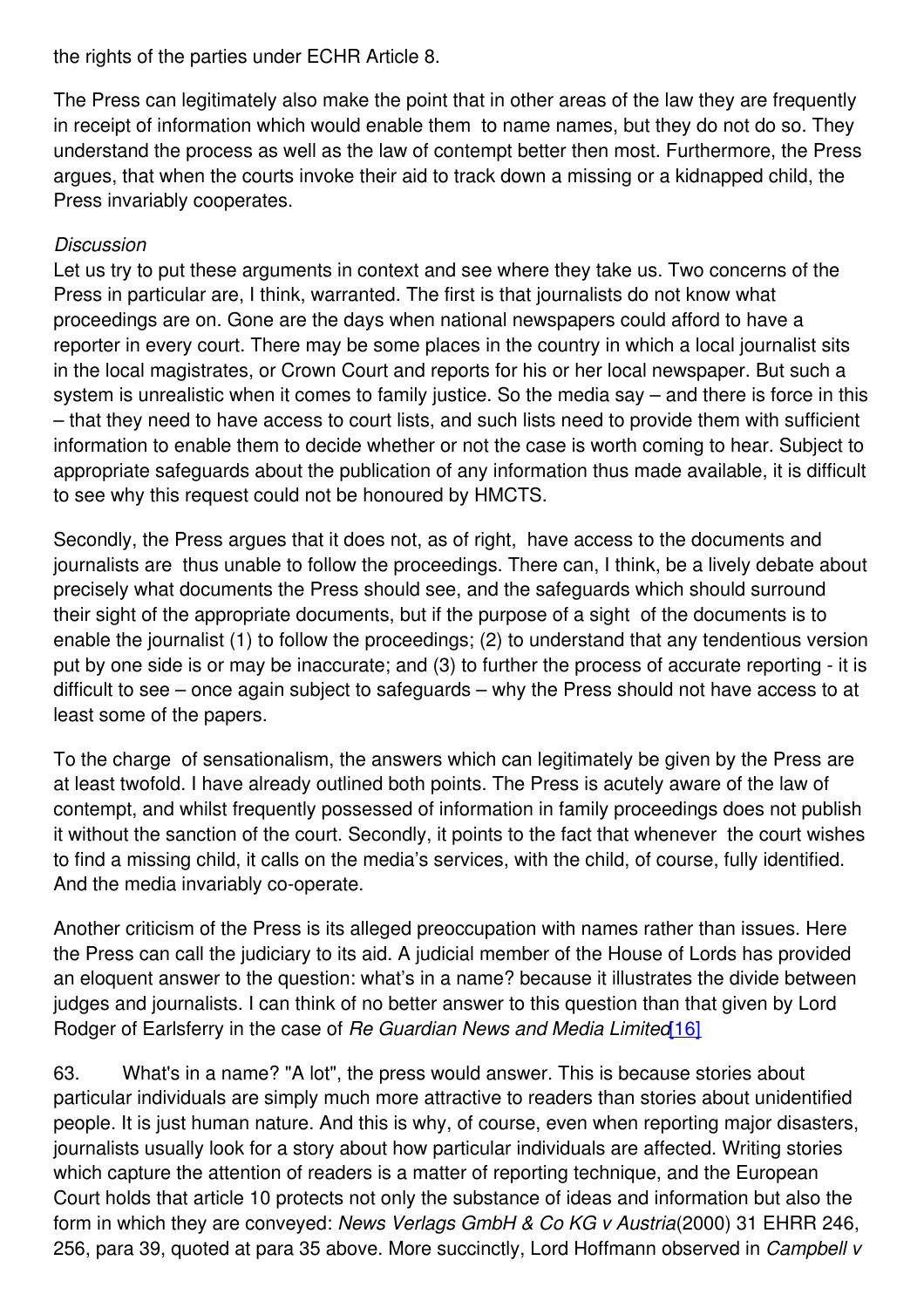*MGN Ltd* [\[2004\]](http://www.bailii.org/cgi-bin/redirect.cgi?path=/uk/cases/UKHL/2004/22.html) 2 AC 457, 474, para 59, "judges are not newspaper editors." See also Lord Hope of Craighead in*re British Broadcasting Corpn* [\[2009\]](http://www.bailii.org/cgi-bin/redirect.cgi?path=/uk/cases/UKHL/2009/34.html) 3 WLR 142, 152, para 25. This is not just a matter of deference to editorial independence. The judges are recognising that editors know best how to present material in a way that will interest the readers of their particular publication and so help them to absorb the information. A requirement to report it in some austere, abstract form, devoid of much of its human interest, could well mean that the report would not be read and the information would not be passed on. Ultimately, such an approach could threaten the viability of newspapers and magazines, which can only inform the public if they attract enough readers and make enough money to survive.

Lord Steyn put the point succinctly in*re S*, when he stressed the importance of bearing in mind that from a newspaper's point of view a report of a sensational trial without revealing the identity of the defendant would be a very much disembodied trial. If the newspapers choose not to contest such an injunction, they are less likely to give prominence to reports of the trial. Certainly, readers will be less interested and editors will act accordingly. Informed debate about criminal justice will suffer.

Thus (and, as I say, these points are not taken in order of merit) the media's answer goes to the very fact that the courts sit in private  $\left[17\right]$  is unacceptable, and even if media access is not barred, then that which can be reported is strictly and inappropriately limited. The whole position, they say, is thoroughly unsatisfactory.

The charge of "secret justice" is easy to make. The fact that both the FJR and the Government have praised the dedication of those who work in the Family Justice System may have eased the problem, but has not solved it. If the public understanding of family justice is to be improved the argument has to be that the better informed the Press is about what we do, the greater will be the accuracy of what they report.

The fact of sitting in private undoubtedly leads to a number of evils from the judicial point of view. Because they often hear only one side, often passionately expressed by the litigant, journalists say they are unable to redress the balance. Unfortunately this often leads to judges being traduced in the press for that which they manifestly have not done, allied as it nearly always is to what I have in reported cases called illicit and tendentious leakage to the press by one side.<sup>[18]</sup>

The media's answer to this is equally simple. If one side (usually the parents) cries foul, and it cannot publish the other side because of its adherence to the confidentiality rule and its refusal to comment, what is it to do?

There are many examples of the phenomenon which I have described. One of the most recent is the case of *Re L (A Child: Media Reporting)* (18 April 2011) which, in anonymised form, is available on the Bailii website<sup>[19]</sup>. In that case, the issue was whether injuries to a non-ambulant child aged six weeks had an innocent, underlying organic and as yet undiagnosed medical cause or whether they were inflicted by one or both of his parents. At a fact finding hearing, and after listening to all the evidence, including five medical experts from four different specialities, the judge found (in a closely reasoned initial judgment running to some 193 paragraphs) that the injuries (and in particular the fractures suffered by the child) were non-accidental. The mother had given her version of events to a journalist, and it was published (anonymously). The journalist was not present in court at any time, and did not publish the judgment. Nonetheless, the judge was severely criticised by the journalist.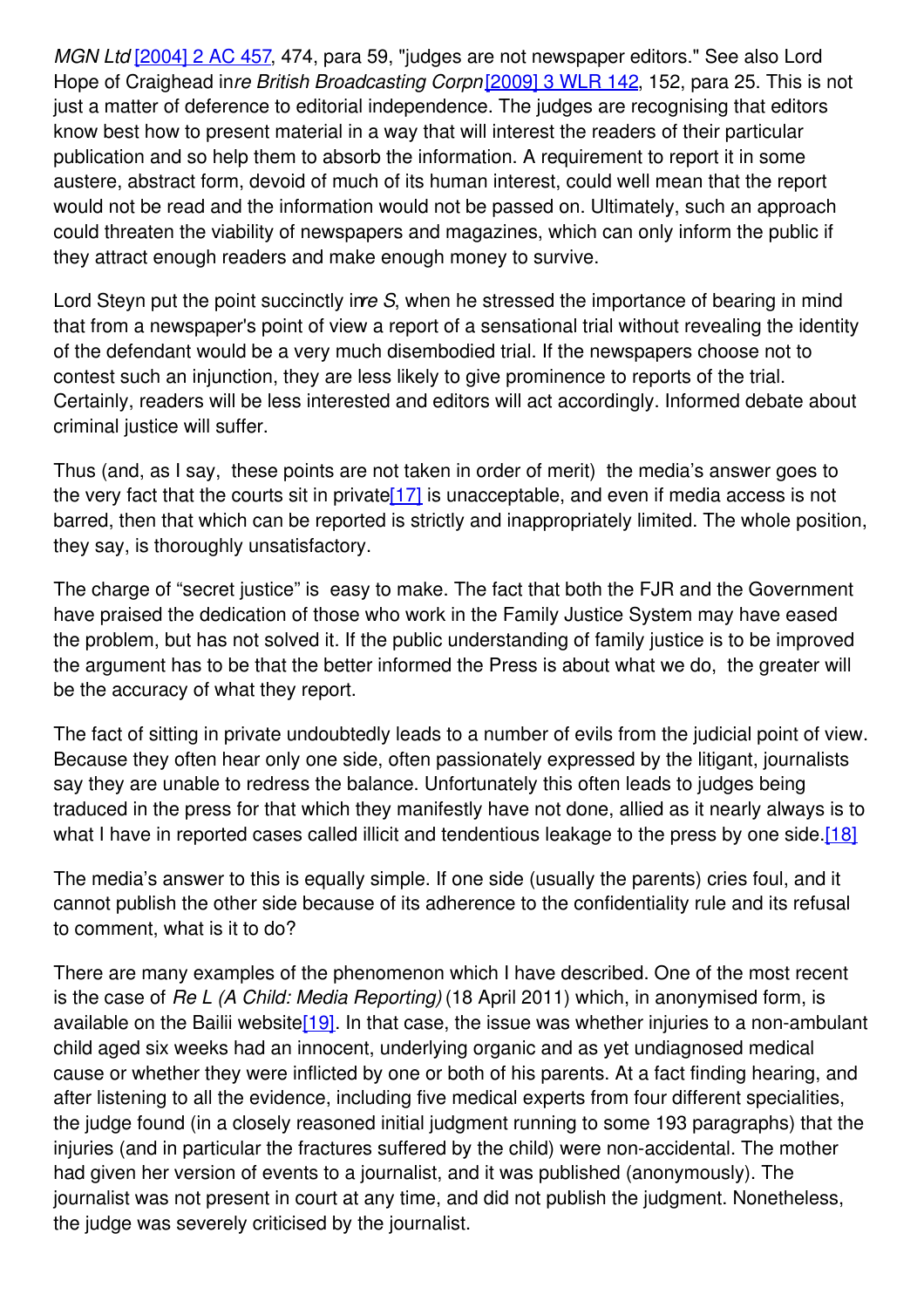Equally, when Theis J delivered a detailed and careful 240 paragraph judgment (actually in open court) vindicating parents who were alleged to have killed one of their childre[n\[20\]](file:///H:/Transcripts/Transcripts September 2011- July 2012/Nicholas Wall/28June12NicholasWall_FamilyLaw.doc#_ftn20), the Family jurisdiction was taken to task by *the Times*, no less, in a leading article, for hearing the case at all. It was as if the concept of "child protection" and the difference between the criminal and the civil burden of proof simply did not exist.

In April 2009, the Rules were amended, and what is now FPR rule 27.11 was made. Rule 27.11(2) this permitted "duly accredited representatives of news gathering and reporting organisations" to be present at certain proceedings held in private. The accompanying Practice Direction, however, made it clear that this did not entitled the media "to receive or peruse court documents" without the permission of the judge and there was no clarification of what could be reported without the judge's consent. The result was, as I recall, initial confusion: latterly, as I understand it, the right to attend has not been exercised. I do not think that any criticism can properly be levelled at the media for the rule's desuetude. The situation, accordingly, remains unclear and confused. Hence, I think, the pressure to put things to rights.

The question must therefore be: can the bounds of the permissible be extended? I propose to start my discussion of the issues by adapting parts of the common ground between counsel as set out by Munby J. (as he then was) in paragraphs 12 and 13 of *BBC v CAFCASS Legal and Others[\[21\]](file:///H:/Transcripts/Transcripts September 2011- July 2012/Nicholas Wall/28June12NicholasWall_FamilyLaw.doc#_ftn21)*, which, I think, fairly sets out the law as it currently stands: -

(i) where proceedings in relation to children have come to an end, the restrictions imposed by section 97(2) of the Act 1989 no longer operate: *Clayton v Clayton [\[22\]](file:///H:/Transcripts/Transcripts September 2011- July 2012/Nicholas Wall/28June12NicholasWall_FamilyLaw.doc#_ftn22)*;

(ii) the only relevant statutory restrictions are those imposed by the Administration of Justice Act (AJA) 1960, section 12:

(iii) AJA 1960, section 12, although it prevents the publication of a medical report and imposes restrictions upon discussion of the facts and evidence in the case, does *not* prevent publication of the names of the parties, the children or the witnesses: *Re B (A Child) (Disclosure)[\[23\]](file:///H:/Transcripts/Transcripts September 2011- July 2012/Nicholas Wall/28June12NicholasWall_FamilyLaw.doc#_ftn23)*; (iv) accordingly, unless the court agrees to exercise what has become known as the "disclosure jurisdiction" (see *Re B* at para [84]) a medical report which relates to the proceedings cannot be published, but unless the court decides to exercise what has become known as the "restraint jurisdiction" there will be nothing to prevent the public identification of the author of the report; (v) both the "disclosure jurisdiction" and the "restraint jurisdiction" have to be exercised in accordance with the principles explained by Lord Steyn in *re S (A Child) (Identification: Restrictions on Publication)* [\[24\]](file:///H:/Transcripts/Transcripts September 2011- July 2012/Nicholas Wall/28June12NicholasWall_FamilyLaw.doc#_ftn24) (*Re S*), and by Sir Mark Potter P in *A Local Authority v W*[\[25\]](file:///H:/Transcripts/Transcripts September 2011- July 2012/Nicholas Wall/28June12NicholasWall_FamilyLaw.doc#_ftn25), that is, by a 'parallel analysis' of those of the various rights protected by the European Convention for the Protection of Human Rights and Fundamental Freedoms (ECHR) which are engaged, leading to an 'ultimate balancing test' reflecting the Convention principle of proportionality: see*Re B* and *Brandon Webster, Norfolk County Council v Webster[\[26\]](file:///H:/Transcripts/Transcripts September 2011- July 2012/Nicholas Wall/28June12NicholasWall_FamilyLaw.doc#_ftn26)*.

What Lord Steyn said in paragraph 17 of*Re S* was: -

What does, however, emerge clearly from the opinions are four propositions. First, neither article has *as such* precedence over the other. Secondly, where the values under the two articles are in conflict, an intense focus on the comparative importance of the specific rights being claimed in the individual case is necessary. Thirdly, the justifications for interfering with or restricting each right must be taken into account. Finally, the proportionality test must be applied to each. For convenience I will call this the ultimate balancing test. This is how I will approach the present case.

It will be recalled that *Re S* involved the attempt, in care proceedings, to protect the subject child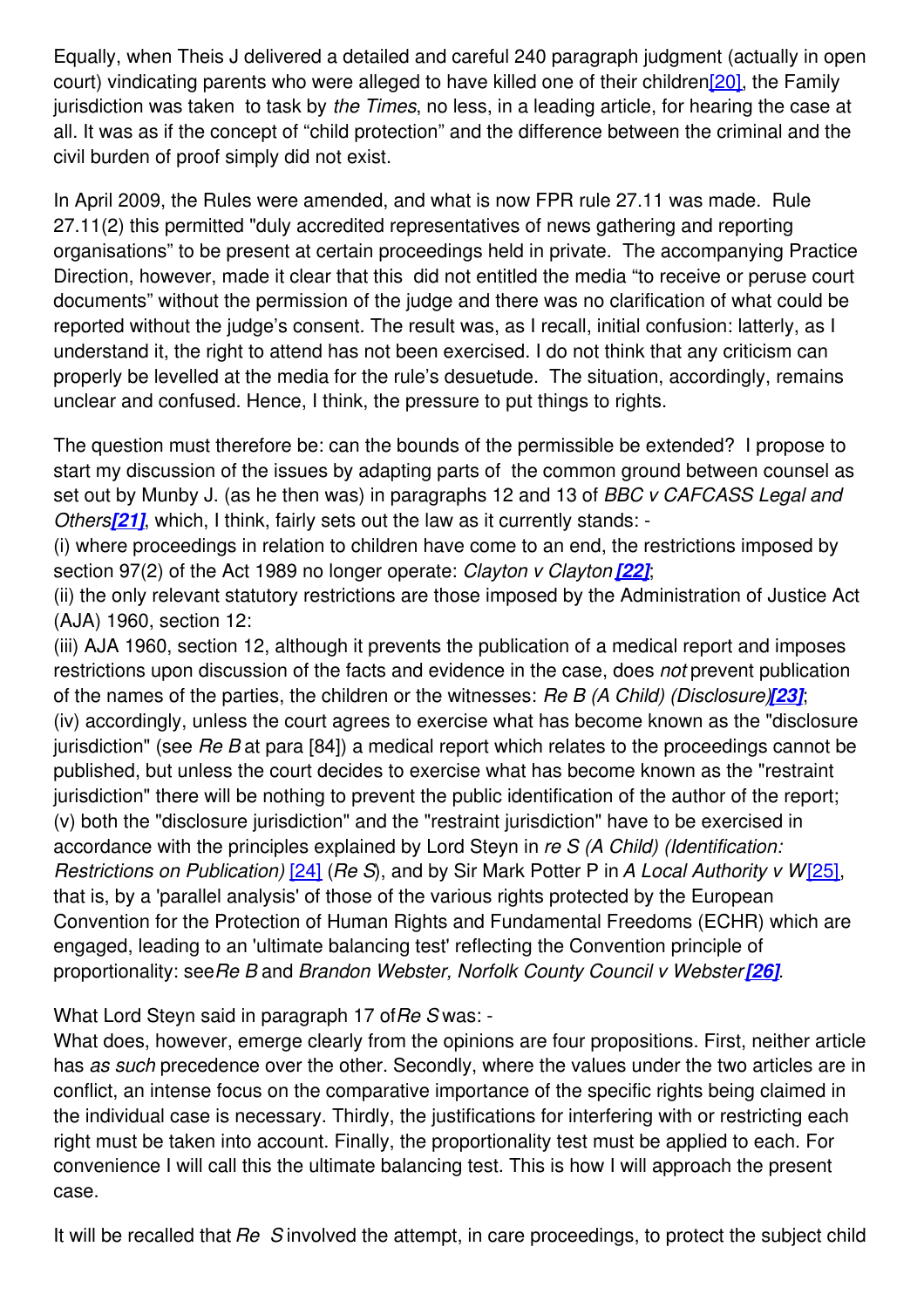from identification as the son of woman who was to be tried for the murder of a sibling. The judge dismissed an application for an injunction restraining the publication by newspapers of the mother's identity, and appeals on the child's behalf were dismissed. Although the right of the press under Article 10 to report a criminal trial featured strongly ("a public event": and "the glare of contemporaneous publicity ensures that trials are properly conducted") Lord Steyn's speech is plainly of wider importance, and he takes as a general position an extract from a speech by Lord Nicholls of Birkenhead in *Reynolds v Times Newspapers Limited* [\[27\]](file:///H:/Transcripts/Transcripts September 2011- July 2012/Nicholas Wall/28June12NicholasWall_FamilyLaw.doc#_ftn27):

It is through the mass media that most people today obtain their information on political matters. Without freedom of expression by the media, freedom of expression would be a hollow concept. The interest of a democratic society in ensuring a free press weighs heavily in the balance in deciding whether any curtailment of this freedom bears a reasonable relationship to the purpose of the curtailment."

## *The answer given by the Court of Protection*

It is, I think, instructive to look at a number of Court of Protection cases. In *A (By his Litigation Friend, the Official Solicitor) v Independent News and Media Limited and others[\[28\]](file:///H:/Transcripts/Transcripts September 2011- July 2012/Nicholas Wall/28June12NicholasWall_FamilyLaw.doc#_ftn28)*, the Court of Appeal (consisting of the Lord Chief Justice, the Master of the Rolls and my predecessor, Sir Mark Potter) dismissed an appeal against an order of Hedley J that the media should be granted access to the forthcoming hearings of an application by the relatives of a severely disabled patient that they should be jointly appointed his deputies to take decisions on his behalf. The effect of Hedley J's order was to enable designated representatives of the media to attend the hearing in the Court of Protection, and thereafter to apply to the judge for his authorisation to enable them to publish information disclosed in the proceedings.

The case, which had engendered a substantial amount of public interest, was about a blind and severely disabled pianist. The media's application was opposed by A's family and by the Official Solicitor on A's behalf.

The general rule in proceedings in the Court of Protection is that "a hearing is to be held in private" - see rule 90(1) of the Court of Protection Rules. However, everything is effectively left to the judge's discretion including the persons who may attend the hearing, and what may be published: see rule 91(2) and (3), which read: -

(2) The court may make an order authorising –

(a) the publication of such information relating to the proceedings as it may specify; or

(b) the publication of the text or a summary of the whole or part of a judgment or order made by the court.

(3) Where the court makes an order under paragraph (2) it may do so on such terms as it thinks fit, and in particular may –

(a) impose restrictions on the publication of the identity of  $-$ 

(i) any party;

(ii) P (whether or not a party);

(iii) any witness; or

(iv) any other person;

(b) prohibit the further publication of any information that may lead to any such person being identified;

(c) prohibit the further publication of any information relating to the proceedings from such date as the court may specify; or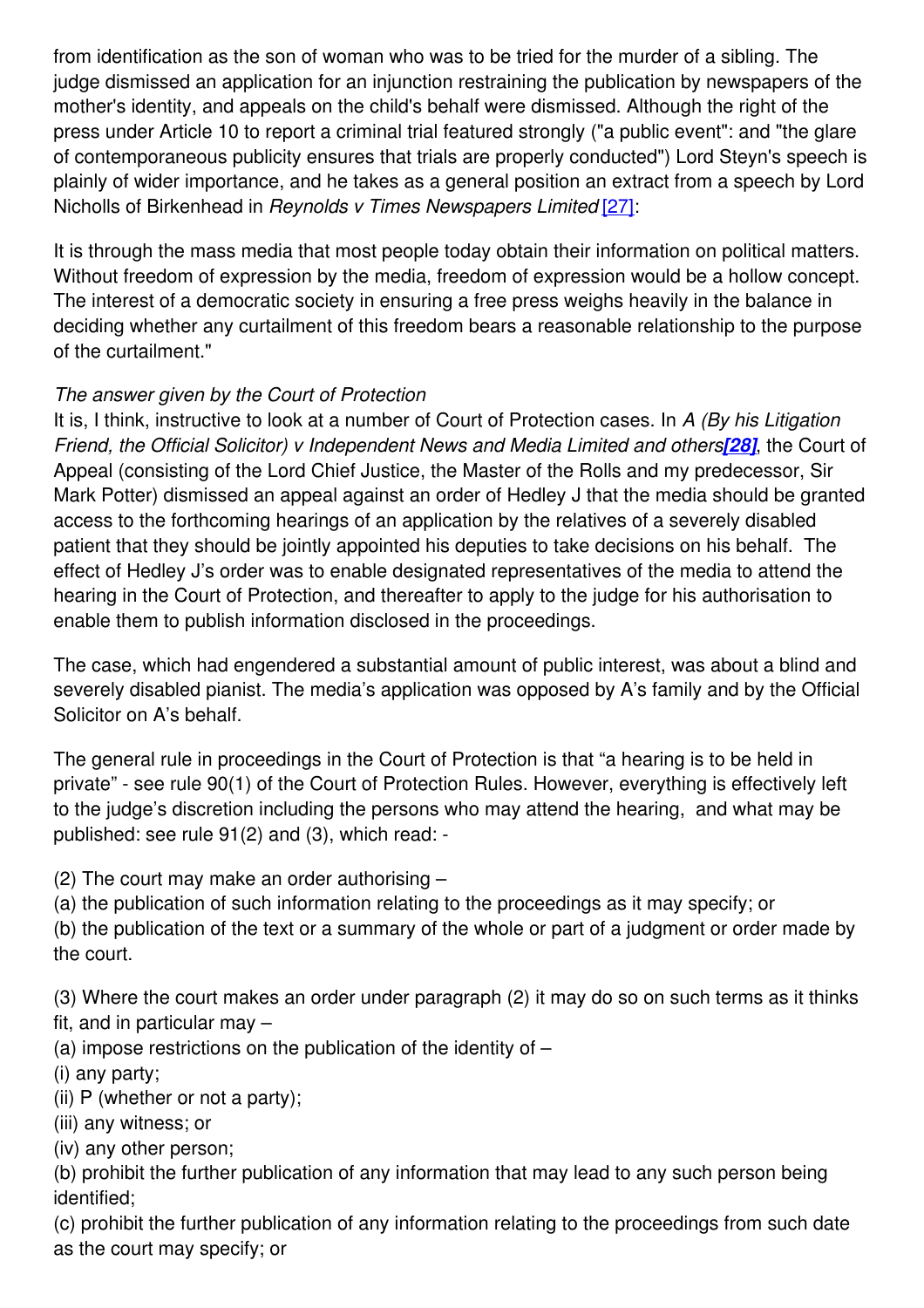(d) impose such other restrictions on the publication of information relating to the proceedings as the court may specify.

The court also has the power under rule 92 to order that a hearing be held in public, albeit with similar powers attendance and the publication of material emanating from it. However, any such order could be made "only where it appears to the court that there is good reason for making the order" – see rule  $93(1)$  (a).

The Court of Appeal did not seek to re-interpret the words "good reason". It simply said that "they mean what, taken together, they say". It added, however, (paragraph 11)

In agreement with Hedley J, we would emphasise that, even when good reason appears, before the necessary authorisation can be granted better reasons may lead the court to refuse it. Accordingly the reality is that provided good reason appears, the court will then assess all the relevant considerations and make a balanced, fact specific judgment whether the specific authorisation should be granted. In other words, before the court makes an order under Rules 90 to 92, a two stage process is required; the first involves deciding whether there is "good reason" to make an order under Rule 90(2), 91(1) or 92; if there is, then the second stage is to decide whether the requisite balancing exercise justifies the making of the order.

Hedley J identified what he described as the "tension" between the essentially private nature of the subject matter of the proceedings and the legitimate public interest in the practice and exercise of the powers of the new Court. It arose in what he described as "the context of a person of whom much is already known by the public and whose story has an almost irresistible attraction to it".

In this case the media were seeking authorisation for the attendance of a limited number of media representatives at what would otherwise be a private hearing, who would then, having listened to the case, be able to make informed submissions about what, if any, matters they should seek to publish. Hedley J took the view that it was in the public interest that the issues raised by the application made by A's parents and sister should be heard by the media, and it was also in the public interest that the jurisdiction and powers of the Court of Protection, and how they were exercised, should be understood. He acknowledged that some of these considerations could be said to apply in almost any case, and stressed that it was the combination of these considerations in this particular, unusual, case that led him to his decision.. He took the view that once "good reason" was established, then the balancing exercise between ECHR Articles 8 and 10 fell to be undertaken.

The Court of Appeal, as I have already said, upheld Hedley J's decision. It rejected a submission that media access to the judgment would be sufficient: it said:

The problem with this submission is that it is just because A's remarkable situation, including (in particular through the medium of the published biography) details of his private life, is already in the public domain that the interests of the public and the media are legitimately engaged. There is nothing prurient about that interest: on the contrary, it tells us all something, perhaps indefinable, but for all that something inspiring about the triumph of the human spirit over adversity. The presence of selected representatives of the media, in limited numbers so that the hearing is not turned into a publicity circus, will ensure that matters of legitimate public interest may be drawn to the attention of the judge as possible matters for publication. However the litigation is about A's interests, and the involvement of his devoted family, and the judge must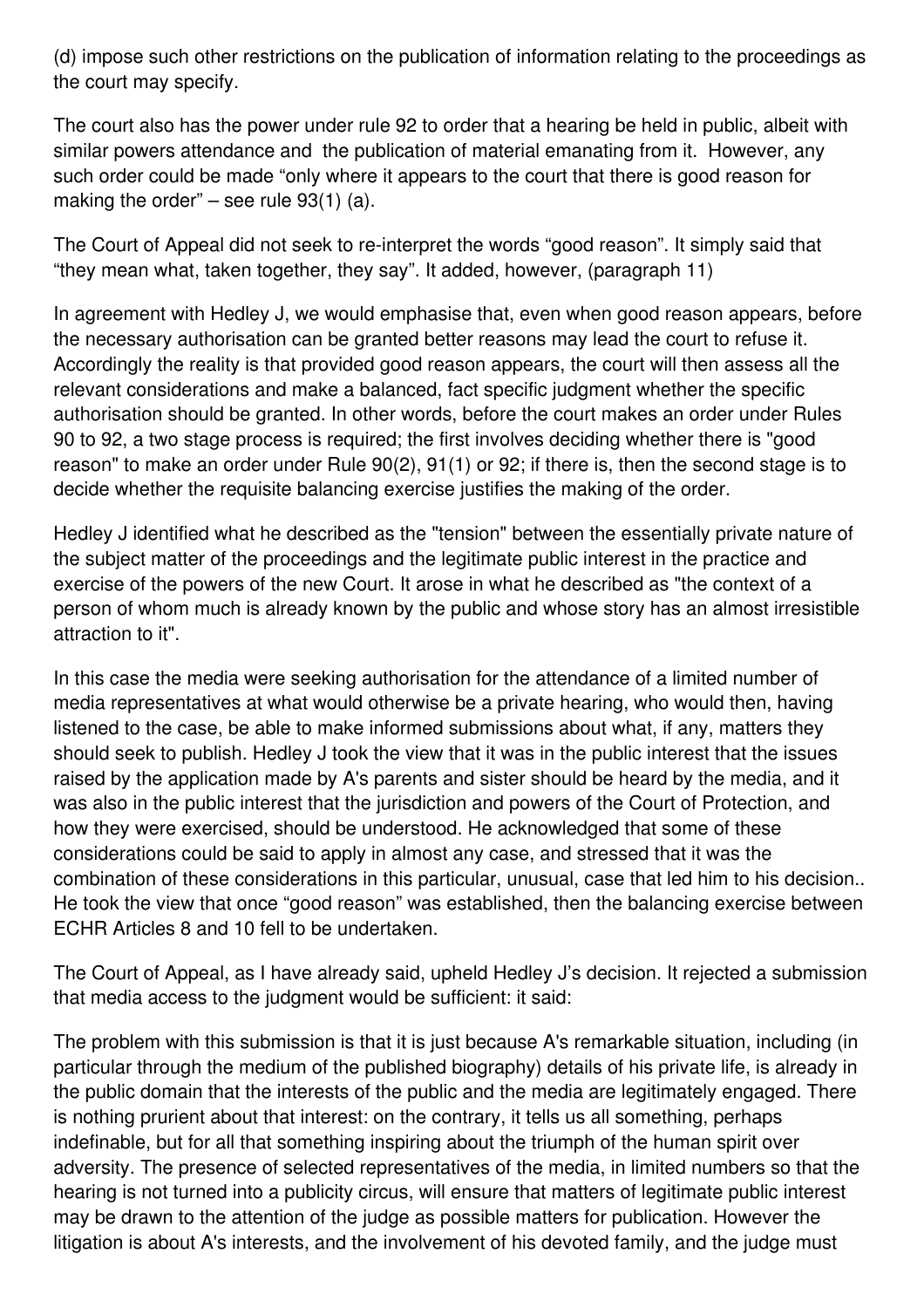concentrate on them and he will produce a judgment which reflects his decision about the matters in issue before him. He is not qualified to determine what is or may be of interest to the public: that is the function of the media, not the judiciary. In any event, it would be an inappropriate exercise of a judge's responsibility if he were to tailor the contents of his judgment to what he believed to be the needs or concerns of the media. Therefore, while the presence of a small number of media representatives would somewhat reduce the privacy of the proceedings, it would enable those representatives to be fully aware of the issues which may be of legitimate interest to the public and to make better informed submissions to the judge about the matters for which publication should be authorised.

We should add that it would be difficult to find a more appropriate hearing before the Court of Protection for media understanding of its processes. It is valuable for the public to be fully informed of precisely what happens in a court in which the overwhelming majority of hearings are, in accordance with the statutory structure governing its process, to be conducted in private. That is a particularly significant point at this time, in the light of the interest and concerns which have been expressed in some quarters about the new Court of Protection. That feature of the case, and Hedley J's reasoning, merits attention in the context of the high public interest element of this case.

The Court of Appeal disagreed with Hedley J on his assertion that the ECHR Article 10 rights of the media were not engaged until "good reason" had been established. It took the view that Article 10 was engaged at the time the media made its application. This did not, however, mean that the appeal fell to be allowed:

The fact that we take a different view from the judge …. cannot possibly mean that his decision was flawed. If he had concluded that article 10 was engaged at an earlier stage than he concluded, it would, at best, have reinforced his view that the media had shown "good reason" at the first stage of his two stage process (although, as explained above, we very much doubt that it would have affected his thought processes in any way.)

There is plainly a public interest, not only in how disabled adults are treated, but in the way the Court of Protection deals with its cases. Thus In*Re A (Reporting Restriction Oder)[\[29\]](file:///H:/Transcripts/Transcripts September 2011- July 2012/Nicholas Wall/28June12NicholasWall_FamilyLaw.doc#_ftn29)* Baker J was faced with the dilemma of a psychologically fragile mother who had been arrested on suspicion of murdering two of her three sons. There was, unsurprisingly, a great deal of press interest in the case. Everyone agreed that the third son, who was in foster care, should not be identified: the question was whether a similar protection should be afforded to the mother.

Baker J carried out a classic*re S* balancing exercise and came to the view that the Article 10 rights of the media prevailed over the Article 8 rights of the mother, and that it was in the public interest for the media to be allowed to report that a woman had been arrested on suspicion of killing her two children who, at the time, were known to social services. Furthermore, reports of the police investigation might lead to witnesses coming forward.

In *London Borough of Hillingdon v. Neary*[\[30\]](file:///H:/Transcripts/Transcripts September 2011- July 2012/Nicholas Wall/28June12NicholasWall_FamilyLaw.doc#_ftn30) Peter Jackson J followed A's case, but went further. He directed that various newspapers were to be permitted to send designated representatives to attend the proceedings, that permission being granted subject to any different direction made at any subsequent hearing. He also directed that the media were to be permitted to identify the parties to the proceedings by their names, and to report any information already in the public domain when reporting the proceedings. However, any application by the media for permission to report information disclosed in the course of any private hearing in the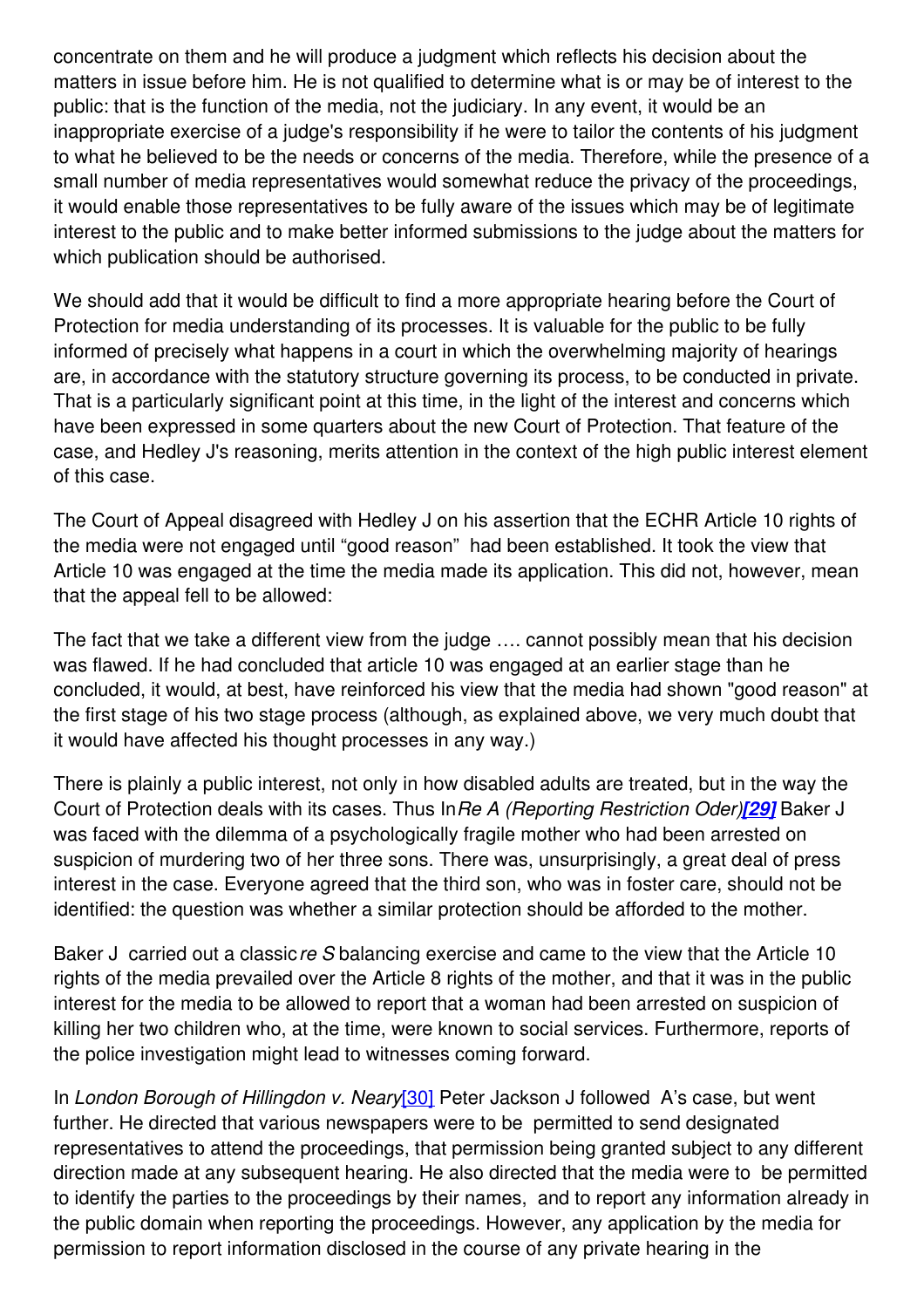proceedings was to be determined by the court at the conclusion of the relevant hearing.

Peter Jackson J was undoubtedly influenced by the fact that there was a genuine public interest in the work of the Court of Protection being understood. He said so and added:

Not only is this healthy in itself – the presence of the media in appropriate cases has a bracing effect on all public servants, whether in the field of social services or the law – but it may also help to dispel misunderstandings. It is not in the interests of individual litigants, or of society at large, for a court that is by definition devoted to the *protection* of the welfare of disadvantaged people to be characterised (including in a report about this case, published as I write this judgment) as "secretive". It is part of our natural curiosity to want to know other people's secrets, and using pejorative descriptions of this kind may stimulate interest. The opportunity, in appropriate cases, to follow a process that has welfare, not secrecy, at its heart can only help the media to produce balanced reporting, and not fall back on clichés.

Peter Jackson J. recognized the reality that stories about particular individuals are much more attractive to readers then stories about unidentified people – see *In re Guardian News and Media Limited* [\[31\]](file:///H:/Transcripts/Transcripts September 2011- July 2012/Nicholas Wall/28June12NicholasWall_FamilyLaw.doc#_ftn31). Equally, however, once the parties' names were publicly attached to the proceedings, the court's ability to control that information was lost. He concluded: -

I do not foresee any possibility of the court preventing the media from reporting the parties' names at the end of the proceedings, even if everything else that takes place in court were to remain unreported. Given the extent of the information already publicly available, it is frankly unreal for the proceedings to continue under initials, as if that offered any meaningful protection.

Whilst each case turned on its particular facts, and Peter Jackson J was at pains to emphasise that he was applying the law as he understood it to be, one is left to reflect that *Neary* may represent a way forward.

In my judgment, there is, by direct analogy, a public interest in ensuring that the work of the Family Justice System is better understood. This is not simply a task for internal working or for legislators. The COP solution is, of course, very attractive from a judicial point of view. The media can be present, but what is reported is a matter for the judge. This, to my mind, raises the difficult but important question whether, in family justice, it is for the judge to be the arbiter of what is or is not in the public interest, and what should or should not be reported.

#### *Can the COP system be more generally applied?*

If the Press is allowed to publish what occurs in chambers in Family Proceedings, nobody, least of all the judiciary, can dictate to the Press what part of that material it should publish. Thus it is one thing to say that given material – for example, the identity of the child – shall *not* be published: it is quite a different thing to identify permissible material which *should* be published. Moreover, the Press is faced with a dilemma. It can either report as the case goes along or it can be faced with an anonymised judgment, the rubric of which forbids identification of whomsoever the judge chooses.

As an example, one of the many difficulties presented by Part 2 of the Children, School and Families Act 2010 was that under it, a journalist could attend on day 1 and report the opening of a case – an opening which might bear no resemblance to the subsequent judicial findings. Yet, of course, there was no obligation to report the ultimate findings. Thus the reporting, whilst no doubt accurate, would be unbalanced.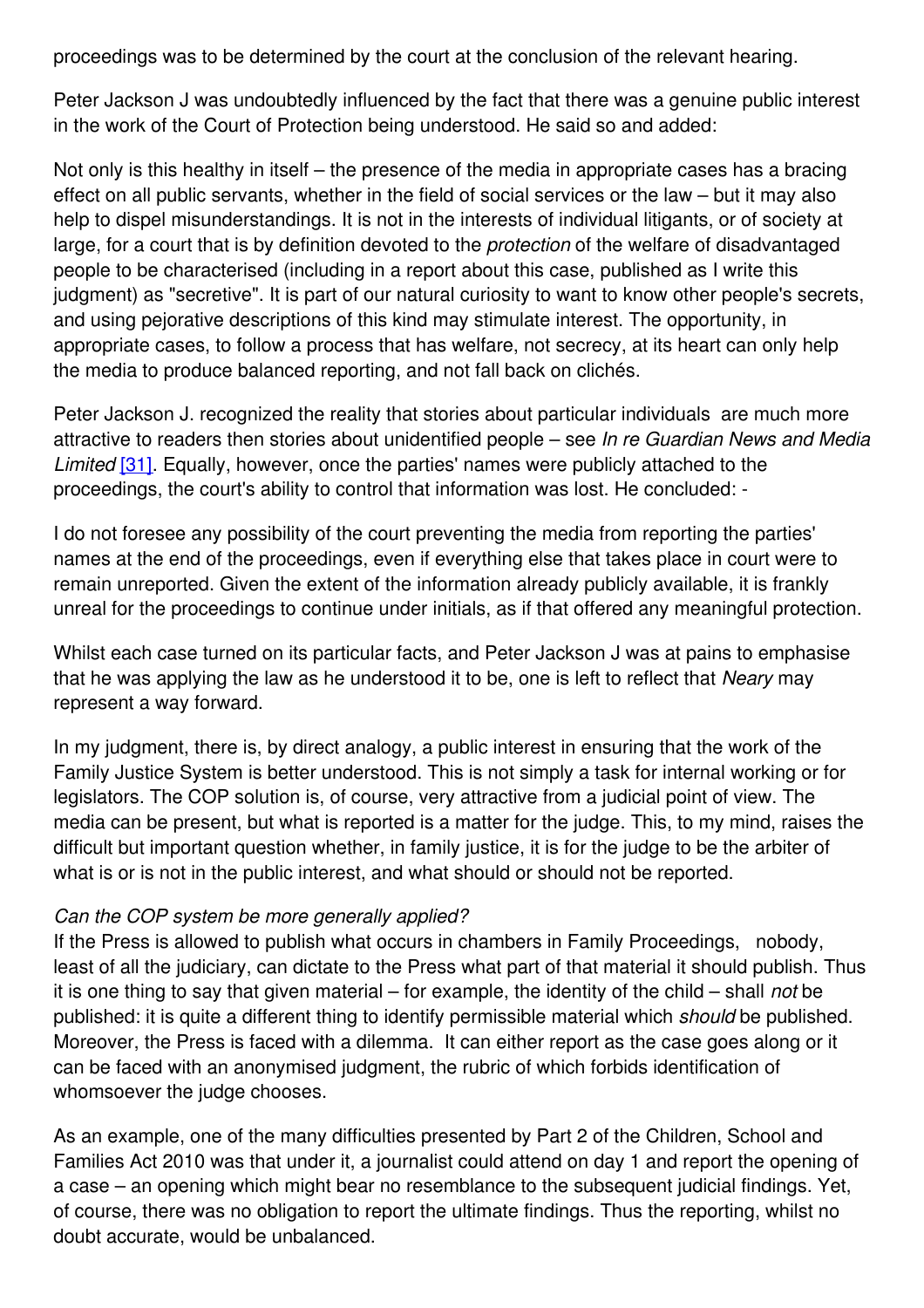Absent legislation or agreement there is thus no obligation – and cannot be any obligation – to report, for example, the judge's judgment, and the ultimate outcome of the case. This is a serious defect and undoubtedly in some cases leads to unbalanced and potentially unfair reporting.

I come back to*Re L.* In that case the judge's judgment was careful and full. His reasoning was transparent. Yet his judgment, although publicly available, was not published by the newspaper which had printed the mother's version of event and, nonetheless, held him up to ridicule. Furthermore, it was (inaccurately) reported that the judge had relied on an expert who had not reported in the proceedings at all.

There will always be journalists – in the same way as there will be always be some politicians, for whom the Family Justice System is corrupt and for whom the judge can do no right.<sup>[32]</sup> But am I alone in thinking they are, perhaps, a minority, and that a more open - dare I say, - trusting attitude would lead to the truth being published – namely as found by the FJR that the family justice system, for all its faults is, on the whole, peopled by decent individuals, doing their best for the children who are the subject of their involvement?

As I have said several times before 33, it is, in my view, unacceptable that conscientious judges and magistrates up and down the country, doing their best, with limited resources and under heavy pressure of work to make difficult decisions in the best interests of children, should be accused of administering 'secret' justice, especially when what they are doing is following Parliament's instructions. It was, after all. Parliament, not the courts, which imposed the restrictions contained in s 97 of the 1989 Act and s 12 of the 1960 Act. The judicial task is to interpret and apply those statutes[.\[34\]](file:///H:/Transcripts/Transcripts September 2011- July 2012/Nicholas Wall/28June12NicholasWall_FamilyLaw.doc#_ftn34)

It is common ground between journalists and lawyers that some restrictions on publication are required. The rule that children should not be named is, as I have said, generally accepted. It follows, as I have already said, that if parents or other relatives with the same surname are named, the children are readily identifiable. Therefore in many cases. It may be necessary to afford the adults anonymity, in order to protect the children.

There will always be people "in the know" – that is people who know who the children are who are involved in a particular case. The question is whether those children can be protected if the media are allowed to publish.. *Haigh v Tune* [\[35\]](file:///H:/Transcripts/Transcripts September 2011- July 2012/Nicholas Wall/28June12NicholasWall_FamilyLaw.doc#_ftn35) was not a case about the Press. In that case, the mother of the child concerned had published what I found to be untruths about the father on Email to his work colleagues and to the parents at the child's school. She alleged, without – as I found – any justification – that the father was a paedophile. The hearings, at which the father had been vindicated, were in private. They resulted in a care order and the child living with her father under it.

The matter was complicated by the fact that the mother was living out of the jurisdiction in the Republic of Ireland, and that an Internet Provider, who published some of the details, was also out of the jurisdiction in Germany. It was in fact the local authority which applied for accurate information to be put in the public domain. I granted the application, whilst refusing to name the child.

#### *Conclusion*

In a world of instantaneous communication, it seems to me that we are going to have to rethink many of our rules. If an expert can be publicly named, why should his or her report, suitably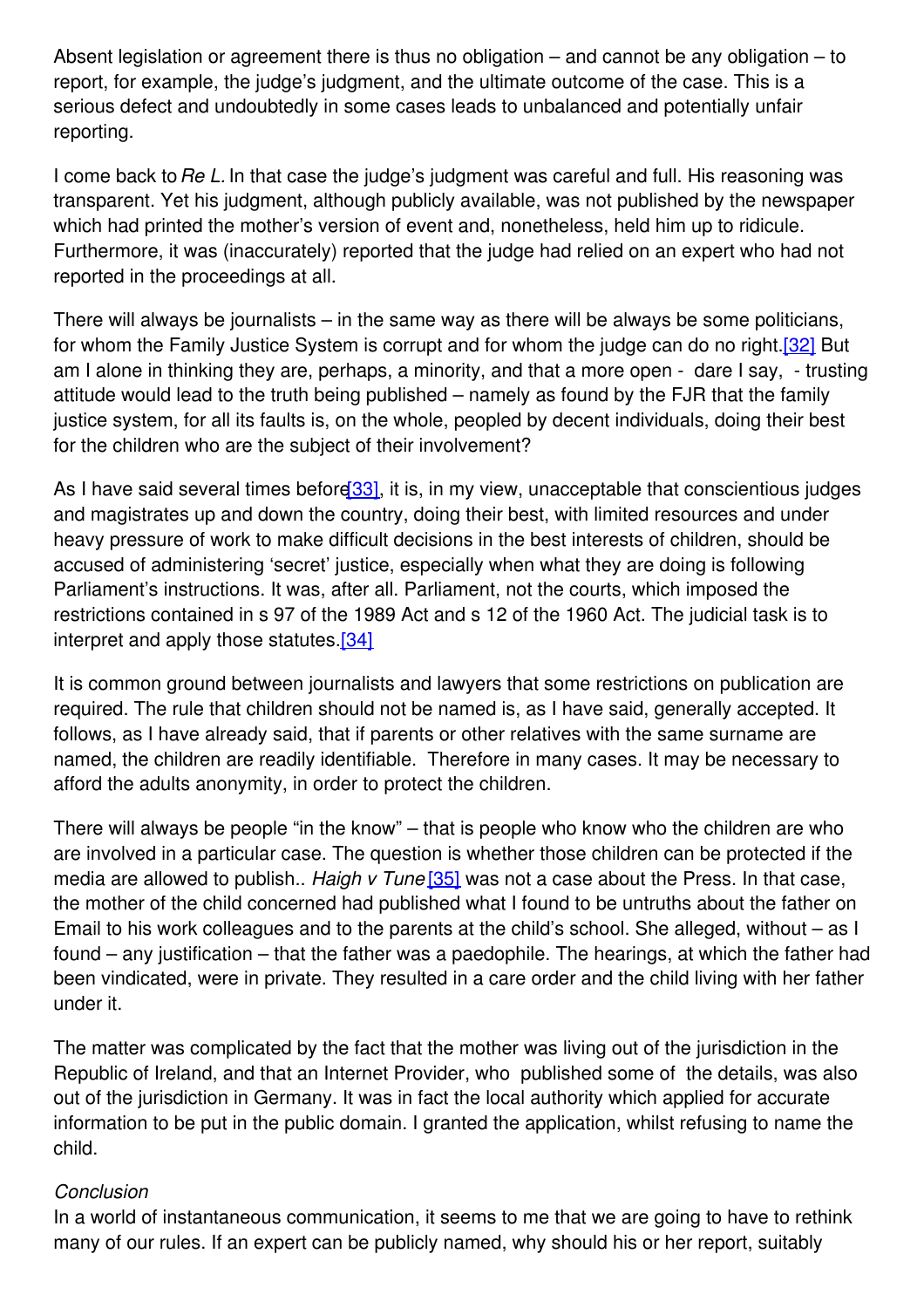redacted if need be, not be in the public domain and the subject of discussion[?\[36\]](file:///H:/Transcripts/Transcripts September 2011- July 2012/Nicholas Wall/28June12NicholasWall_FamilyLaw.doc#_ftn36) In that case, it seemed to me inevitable that the expert witness's would have to go into the public domain: but if he was to be bound by the confidentiality rules and was unable to discuss its contents (which had been criticised by the judge) there would be no proper debate. I therefore ordered disclosure of his report (suitably redacted to preserve the anonymity of the children).

I agree with Judge Bellamy in*BBC v Coventry City Council and others*[,\[37\]](file:///H:/Transcripts/Transcripts September 2011- July 2012/Nicholas Wall/28June12NicholasWall_FamilyLaw.doc#_ftn37) when he said in that case that it was not a proportionate restriction on the ECHR Article 10 rights of the media to prevent them naming a local authority, whom he had ordered to pay a substantial contribution to the parents' costs in care proceedings which they had sought leave to withdraw. He held that the risk of breaching the children's ECHR Article 8 right was potential, whereas the breach of the media's ECHR Article 10 rights was real. The residents of Coventry had "the right to know" that their local authority was involved, and the media had the right to report that.

In my judgment, there is a powerful argument for public authorities, public servants and expert witnesses being named. My understanding is that AJA section 12 does not prevent it. So far as I am aware, AJAR section 12 has not been the subject of authoritative interpretation in the House of Lords or the Supreme Court. There are many technical arguments on its use. Perhaps the most significant is the proposition that the very presence of the Press in Family Proceedings means that they are no longer "in private". That view, if it is right, has huge implications.

If an issue is in the public interest, should it not be heard in public, or at the very least should the judgment not be publicly available? That is what the CoP has done, for example in the life support machine and other cases which I have identified. The relatives wish to switch off the machine. The judge perhaps agrees. The termination of life by judicial order is surely a matter of public interest, and should, in my view, he heard in public. The judge's judgment should be given in open court. Steps can be taken to protect the identities of the patient and the patient's family. The issue needs to be debated, and the only forum for such a debate is the public media.

I have a great respect for Dr. Glaser and her work, and I see the force of the argument which I set out earlier in this paper. But at the end of the day, I think the ECHR Article 10 argument would be likely to succeed in the example she gives. That, of course is a personal view. In any event, the type of case she is describing is, I think, very rare and could well be the subject of an order by the judge forbidding identification of the expert or his or her report.

It is. I think*,* significant*,* that when sentencing a person for contempt of court in a case heard in chambers, the judge is bound to go into open court to pass sentence[.\[38\]](file:///H:/Transcripts/Transcripts September 2011- July 2012/Nicholas Wall/28June12NicholasWall_FamilyLaw.doc#_ftn38) People in this country are not sent to prison "in secret". A great deal of public money is spent on care proceedings. As the press argue, is the public not entitled to know *how* its money is spent?

What may be required is not legislation which, at best, can be both a blunt and not entirely clear instrument and is likely to give rise to argument leading in turn to litigation; but an agreement that in return for information about proceedings and access to them the Press would not publish the names of the parties without the consent of the latter and the court, and that under no circumstances would the names of children go into the public domain.

I acknowledge that the argument are finely balanced, and I note from a lecture which he gave on 8 October 2010 that whereas Judge Bellamy began the year as an enthusiast for greater openness and transparency in the family courts, he ended it with questions and doubts. The subtitle to his paper was: Can the Press be trusted? In his view, the jury was still out. His experience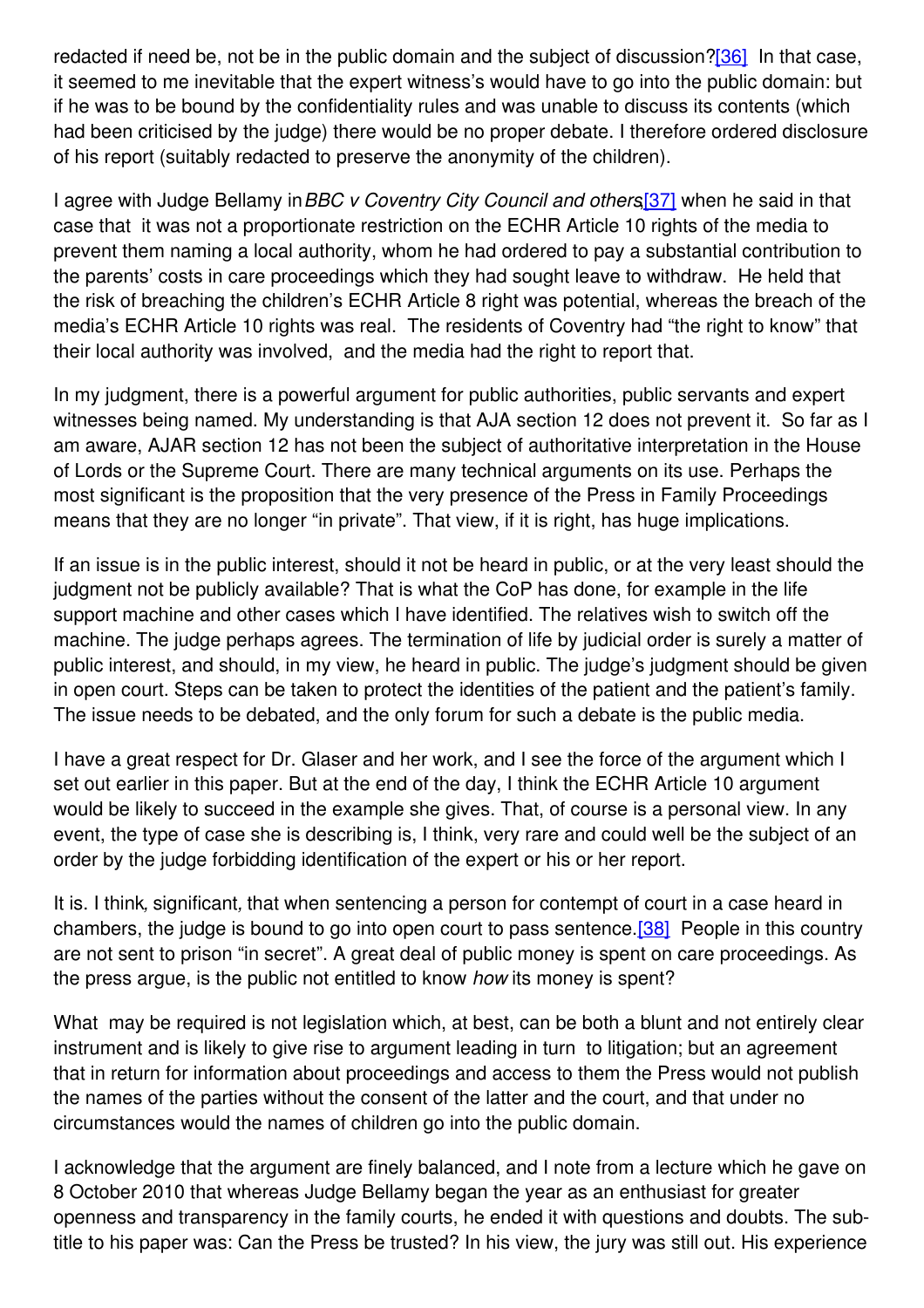in *Re L* cannot have helped.

The trouble with the COP approach, as I have indicated, is that it vests the discretion about what is to be published in the court. This, at first blush, in unlikely to be acceptable to the media in conventional family proceedings. They wish not merely to be present, but to report what goes on. Thus if a child is inappropriately made the subject of care proceedings, or if the case is mishandled by the judge or by any of the statutory agencies involved, the media, as the eyes and ears of the public, wish to make the facts known. Thus the media, for example, will draw a distinction between the issues surrounding the anonymous patient on the life support machine, and the child wrongly made the subject of proceedings.

But is it a valid distinction to draw? Nobody can force the media to publish the outcome of a life support machine case or what has gone on in court, even if the court gives permission for such reporting to take place. So why should the media in proceedings under the Children Act 1989 not be under the same degree of restriction?

And if we are to reach agreement with the press, are we not going to have to let them know what is going on? Gone, as I have said, are the days when the Press could afford a reporter in every court.

If this is the way forward, it requires substantial compromise on both sides. It also requires the Family Justice System not only to allow the journalist to be in court but to make available to him or her documents sufficient to enable them to understand the proceedings. By these means, the media are likely, of course, to learn the names of the parties and of the child. If the purpose of disclosure is the provision of "background information" there may well be a strong case for saying that as the price of that information being provided, it must not be published without good reason and without the court's permission.

Is all this possible? I do not know. All I do know is that, on the whole. I would rather have an enforceable agreement between the media and judges than an imposed solution.. Such an agreement may not be possible. Terms proposed by the Family Justice System may be unacceptable to the media, and vice versa. I do not know the answer, but I do know that we will not know unless we try.

Thank you very much.

© Sir Nicholas Wall 2012

[<sup>\[1\]</sup>](file:///H:/Transcripts/Transcripts September 2011- July 2012/Nicholas Wall/28June12NicholasWall_FamilyLaw.doc#_ftnref1)The Justice Committee's Sixth Report of Session 2010-12:*Operation of the Family Courts,* Para 281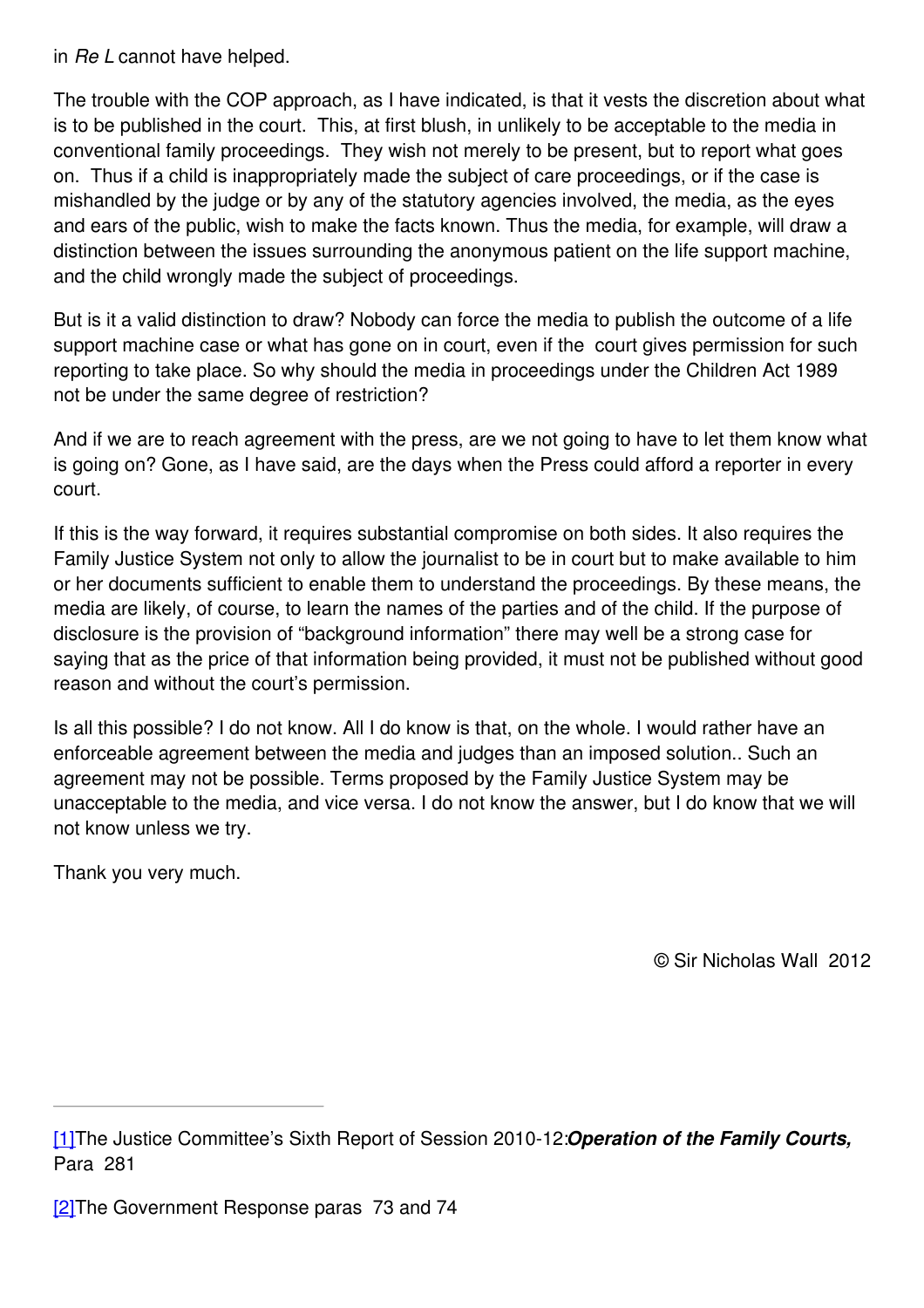[\[3\]](file:///H:/Transcripts/Transcripts September 2011- July 2012/Nicholas Wall/28June12NicholasWall_FamilyLaw.doc#_ftnref3) FJR Final report paragraphs 2.234 and 2.235

[\[4\]](file:///H:/Transcripts/Transcripts September 2011- July 2012/Nicholas Wall/28June12NicholasWall_FamilyLaw.doc#_ftnref4)The Justice Committee's Sixth Report of Session 2010-12:*Operation of the Family Courts,* Para 281

[\[5\]](file:///H:/Transcripts/Transcripts September 2011- July 2012/Nicholas Wall/28June12NicholasWall_FamilyLaw.doc#_ftnref5)[1913] A.C. 417

[\[6\]](file:///H:/Transcripts/Transcripts September 2011- July 2012/Nicholas Wall/28June12NicholasWall_FamilyLaw.doc#_ftnref6)In *Clayton v Clayton* [2006] EWCA Civ 878, [[2006] Fam 83, the Court of Appeal held that the prohibition in section 97(2) was limited to the duration of the proceedings. The insertion of the phrase "to the public at large or any section of the public" was introduced to protect Members of Parliament who had discussed a constituent's case with him or her and wished to pass the information (usually in the form of a complaint) on to the relevant Minister or Government Department. The Family Proceedings Rules were also amended to clarify the point.

[\[7\]](file:///H:/Transcripts/Transcripts September 2011- July 2012/Nicholas Wall/28June12NicholasWall_FamilyLaw.doc#_ftnref7)*B v United Kingdom: P v United Kingdom*[2001] 2 FLR 261: 823

[\[8\]](file:///H:/Transcripts/Transcripts September 2011- July 2012/Nicholas Wall/28June12NicholasWall_FamilyLaw.doc#_ftnref8)See (inter alia)*Pelling v Bruce-Williams (Secretary of State for Constitutional Affairs Intervening)* [2004] 2 FLR 823

[\[9\]](file:///H:/Transcripts/Transcripts September 2011- July 2012/Nicholas Wall/28June12NicholasWall_FamilyLaw.doc#_ftnref9)[2001] 2 FLR 261. Although the terms are well known, it is perhaps worthwhile to record the provisos to ECHR articles 6 and 8. Although Article 6 refer to a "fair and public hearing", it goes on:" Judgment shall be pronounced publicly, but the press and public may be excluded from all or part of the trial…..where the interests of juveniles, or the protection of the private life of the parties so require, or to the extent strictly necessary in the opinion of the court in special circumstances where publicity would prejudice the interests of justice". ECHR article 8.2 prohibits interference with the right "save in accordance with the law and necessary in a democratic society for (inter alia) "the protection of health or morals, or for the protection of the rights and freedoms of others. ECHR articles 6 and 8 are engaged in every case involving children."

[\[10\]](file:///H:/Transcripts/Transcripts September 2011- July 2012/Nicholas Wall/28June12NicholasWall_FamilyLaw.doc#_ftnref10)See Family Procedure Rules 2010, rule 27.10

[\[11\]](file:///H:/Transcripts/Transcripts September 2011- July 2012/Nicholas Wall/28June12NicholasWall_FamilyLaw.doc#_ftnref11)See its list of recommendations prefaced by the words "these recommendation aim to ensure that children's interests are truly central to the operation of the Family Justice System"

[\[12\]](file:///H:/Transcripts/Transcripts September 2011- July 2012/Nicholas Wall/28June12NicholasWall_FamilyLaw.doc#_ftnref12)See, for example Profess Julia Brophy:*The views of children and Young People Regarding Media Access to Family Courts* published by the Office of the Children's Commissioner for England, March 2010

[\[13\]](file:///H:/Transcripts/Transcripts September 2011- July 2012/Nicholas Wall/28June12NicholasWall_FamilyLaw.doc#_ftnref13)[2009] Fam Law 211.

[\[14\]](file:///H:/Transcripts/Transcripts September 2011- July 2012/Nicholas Wall/28June12NicholasWall_FamilyLaw.doc#_ftnref14)See also the Report of the Select Committee of both Houses on Privacy and "Super" injunctions, which recommended that developments in the law should be left to the judiciary on a case by case basis.

[\[15\]](file:///H:/Transcripts/Transcripts September 2011- July 2012/Nicholas Wall/28June12NicholasWall_FamilyLaw.doc#_ftnref15) In the summer of last year, a guide was published under the joint signatures of myself and the Society of Editors. It is available on the website. It was written by two members of the bar, Adam Wolanski and Kate Wilson. I commend it to you.

[\[16\]](file:///H:/Transcripts/Transcripts September 2011- July 2012/Nicholas Wall/28June12NicholasWall_FamilyLaw.doc#_ftnref16)[2010] UKSC 1 [2010]2 AC 697, para [63]

 $[17]$ There is a point – as yet only decided at first instance – that cases where the Press are